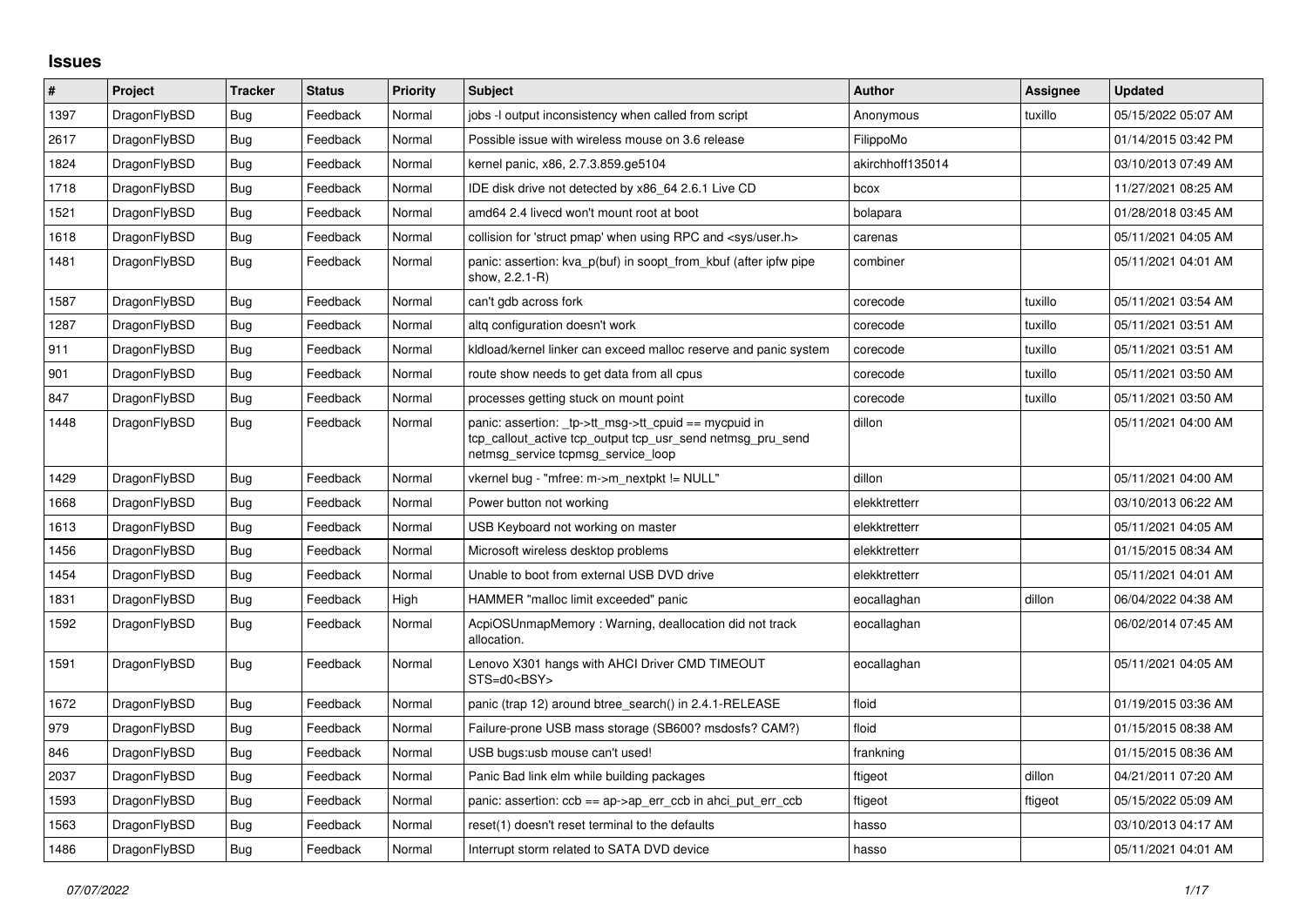| $\vert$ # | Project      | <b>Tracker</b> | <b>Status</b> | <b>Priority</b> | <b>Subject</b>                                                                                                     | <b>Author</b> | <b>Assignee</b> | <b>Updated</b>      |
|-----------|--------------|----------------|---------------|-----------------|--------------------------------------------------------------------------------------------------------------------|---------------|-----------------|---------------------|
| 1428      | DragonFlyBSD | <b>Bug</b>     | Feedback      | Low             | POSIX.1e implementation is too old                                                                                 | hasso         | tuxillo         | 05/11/2021 04:00 AM |
| 1411      | DragonFlyBSD | Bug            | Feedback      | Normal          | Burning doesn't work with ahci(4)                                                                                  | hasso         | dillon          | 05/11/2021 04:00 AM |
| 1745      | DragonFlyBSD | <b>Bug</b>     | Feedback      | Normal          | kmalloc panic                                                                                                      | josepht       |                 | 05/11/2021 04:05 AM |
| 1330      | DragonFlyBSD | Bug            | Feedback      | Normal          | Hammer, usb disk, SYNCHRONIZE CACHE failure                                                                        | josepht       |                 | 06/02/2014 04:56 AM |
| 1717      | DragonFlyBSD | <b>Bug</b>     | Feedback      | Normal          | HAMMER panic in hammer_cursor_down()                                                                               | josepht1      |                 | 05/11/2021 04:05 AM |
| 2090      | DragonFlyBSD | <b>Bug</b>     | Feedback      | Normal          | snd_hda does not support headphone automute                                                                        | justin        |                 | 03/29/2012 08:03 PM |
| 385       | DragonFlyBSD | Bug            | Feedback      | Low             | Mail archive address removal                                                                                       | justin        | justin          | 03/09/2013 11:24 AM |
| 1727      | DragonFlyBSD | <b>Bug</b>     | Feedback      | Normal          | CD boot panic (2.6.1) (usb?)                                                                                       | kiril         |                 | 05/15/2022 05:10 AM |
| 2288      | DragonFlyBSD | <b>Bug</b>     | Feedback      | Normal          | Random IO performance loss introduced since January 1st                                                            | lentferj      |                 | 01/23/2013 04:21 PM |
| 1860      | DragonFlyBSD | Bug            | Feedback      | Normal          | Panic while creating UFS fs on vn(4) for initrd                                                                    | matthias      |                 | 02/29/2012 07:16 AM |
| 2644      | DragonFlyBSD | Bug            | Feedback      | Normal          | 3.6.0-REL trap 9 on boot                                                                                           | memmerto      |                 | 11/27/2021 08:08 AM |
| 1144      | DragonFlyBSD | Bug            | Feedback      | Normal          | Incorrect clock under KVM                                                                                          | msylvan       |                 | 03/09/2013 01:17 PM |
| 2958      | DragonFlyBSD | <b>Bug</b>     | Feedback      | Normal          | Hammer FS dies during pruning after massive write load                                                             | neilb         |                 | 10/11/2016 04:20 AM |
| 2957      | DragonFlyBSD | <b>Bug</b>     | Feedback      | Normal          | swapoff -a followed by swapon -a doesn't give your swap back                                                       | neilb         |                 | 10/09/2016 04:17 AM |
| 3152      | DragonFlyBSD | Bug            | Feedback      | Normal          | Console's size in ttyv0 and single user mode is sticking to 80x25,<br>while ttyv1 can make use of the whole screen | overtime      |                 | 02/24/2019 01:08 AM |
| 1101      | DragonFlyBSD | <b>Bug</b>     | Feedback      | Normal          | ohci related panic                                                                                                 | polachok      |                 | 05/11/2021 04:00 AM |
| 1577      | DragonFlyBSD | Bug            | Feedback      | Normal          | panic: assertion: leaf->base.obj_id == ip->obj_id in<br>hammer_ip_delete_range                                     | qhwt+dfly     |                 | 05/11/2021 04:01 AM |
| 1387      | DragonFlyBSD | Bug            | Feedback      | Normal          | zero-size malloc and ps: kvm_getprocs: Bad address                                                                 | qhwt+dfly     |                 | 05/11/2021 04:00 AM |
| 570       | DragonFlyBSD | <b>Bug</b>     | Feedback      | Normal          | 1.8.x: ACPI problems                                                                                               | qhwt+dfly     |                 | 06/02/2014 03:45 AM |
| 1560      | DragonFlyBSD | <b>Bug</b>     | Feedback      | Normal          | Unable to modify partition table on ThinkPad T61p during install                                                   | rehsack       |                 | 01/15/2015 08:57 AM |
| 1580      | DragonFlyBSD | Bug            | Feedback      | Normal          | Panic (Fatal trap 12: page fault while in kernel mode) while playing<br>with pf and netif names                    | rumcic        |                 | 12/21/2018 01:21 AM |
| 1489      | DragonFlyBSD | Bug            | Feedback      | Normal          | panic: ufs dirbad: bad dir                                                                                         | rumcic        |                 | 03/10/2013 04:34 AM |
| 1250      | DragonFlyBSD | <b>Bug</b>     | Feedback      | Normal          | Panic upon plugging an USB flash drive into the machine                                                            | rumcic        |                 | 03/10/2013 05:17 AM |
| 1249      | DragonFlyBSD | Bug            | Feedback      | Normal          | panic: ffs vfree: freeing free inode                                                                               | rumcic        |                 | 03/10/2013 05:13 AM |
| 2100      | DragonFlyBSD | Bug            | Feedback      | Normal          | devfs related panic                                                                                                | sepherosa     | alexh           | 07/10/2011 02:29 PM |
| 2396      | DragonFlyBSD | Bug            | Feedback      | High            | Latest 3.1 development version core dumps while destroying master<br><b>PFS</b>                                    | sgeorge       |                 | 01/23/2013 04:10 PM |
| 2347      | DragonFlyBSD | <b>Bug</b>     | Feedback      | High            | Hammer PFSes destroy does not give back full space allocated to<br><b>PFS</b>                                      | sgeorge       |                 | 07/19/2012 01:11 AM |
| 243       | DragonFlyBSD | <b>Bug</b>     | Feedback      | Normal          | weird behavior in the shell                                                                                        | swildner      |                 | 05/31/2022 02:51 PM |
| 3205      | DragonFlyBSD | Bug            | Feedback      | High            | Go compiler net test failing                                                                                       | t_dfbsd       | tuxillo         | 05/10/2021 02:45 AM |
| 1127      | DragonFlyBSD | <b>Bug</b>     | Feedback      | Low             | cdrom drive not detected                                                                                           | tgr           | corecode        | 01/15/2015 08:55 AM |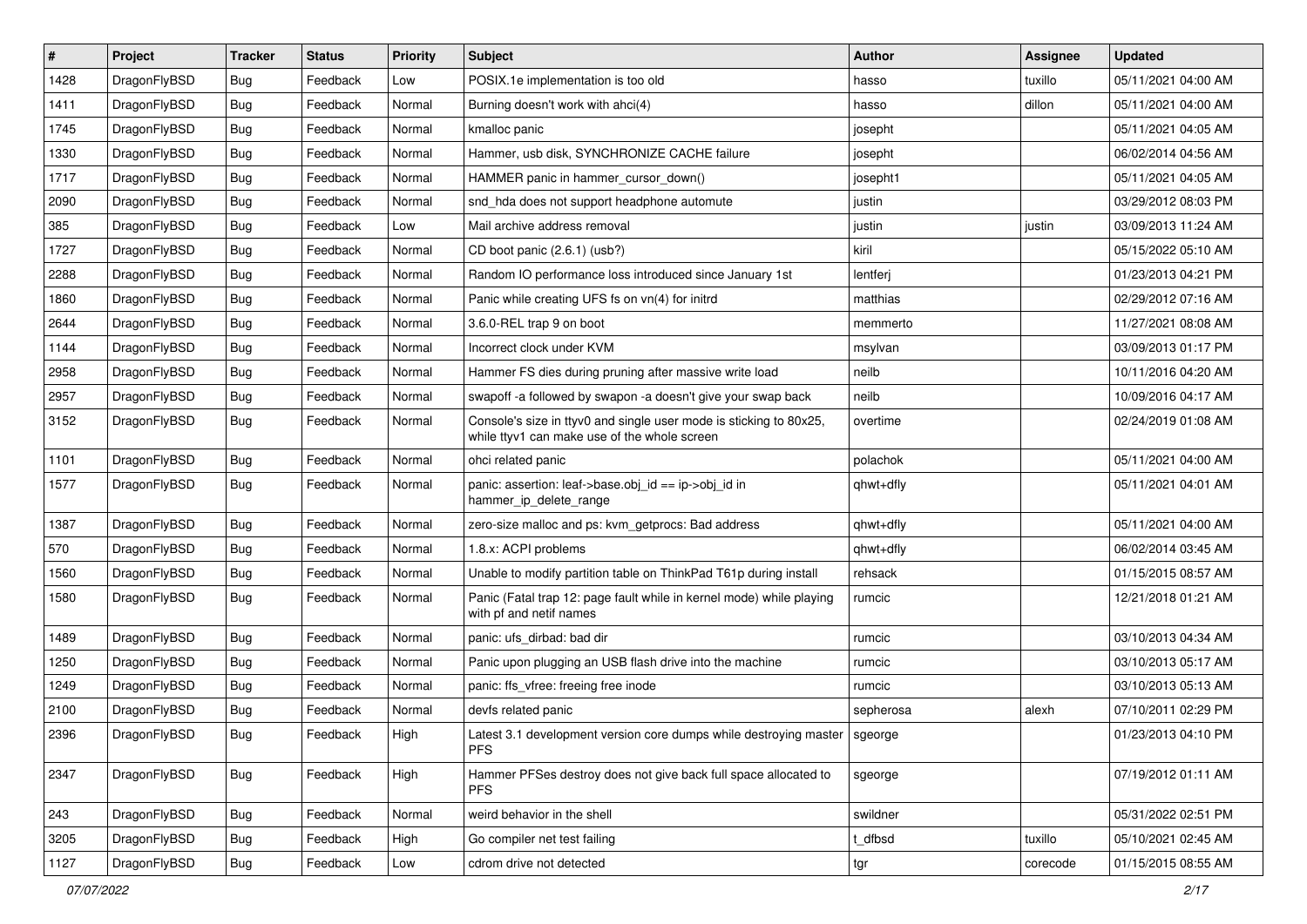| #    | Project      | <b>Tracker</b> | <b>Status</b> | <b>Priority</b> | Subject                                                                                 | <b>Author</b>      | Assignee | <b>Updated</b>      |
|------|--------------|----------------|---------------|-----------------|-----------------------------------------------------------------------------------------|--------------------|----------|---------------------|
| 285  | DragonFlyBSD | Bug            | Feedback      | Low             | interrupt latency with re without ip address configured                                 | thomas.nikolajsen  |          | 02/20/2014 10:30 AM |
| 2459 | DragonFlyBSD | Bug            | Feedback      | Normal          | apic problems with HP Probook 4510s                                                     | thowe              |          | 11/27/2021 08:22 AM |
| 1579 | DragonFlyBSD | <b>Bug</b>     | Feedback      | Normal          | dfly 2.4.1 does not like HP DL360G4p and Smart Array 6400 with<br>MSA <sub>20</sub>     | tomaz.borstnar     | tuxillo  | 06/02/2014 02:44 PM |
| 1282 | DragonFlyBSD | Bug            | Feedback      | Normal          | panic (trap 12) when booting SMP kernel on Atom 330 (dual core)                         | tomaz.borstnar     |          | 05/11/2021 04:00 AM |
| 806  | DragonFlyBSD | Bug            | Feedback      | Normal          | boot error on MacBook                                                                   | tralamazza         |          | 06/04/2022 05:28 AM |
| 2638 | DragonFlyBSD | Bug            | Feedback      | High            | Fix machdep.pmap_mmu_optimize                                                           | tuxillo            |          | 05/11/2021 04:07 AM |
| 2636 | DragonFlyBSD | Bug            | Feedback      | Low             | Add -x flag to iostat (a la solaris)                                                    | tuxillo            |          | 05/11/2021 04:07 AM |
| 2556 | DragonFlyBSD | Bug            | Feedback      | Normal          | DragonFly v3.5.0.81.gd3479 - Process signal weirdness                                   | tuxillo            |          | 12/17/2013 03:48 PM |
| 1332 | DragonFlyBSD | <b>Bug</b>     | Feedback      | Normal          | DFBSD 2.2 - Booting usbcdrom/usbsticks on thinkpad hangs on<br>"BTX Halted"             | tuxillo            |          | 05/11/2021 04:00 AM |
| 293  | DragonFlyBSD | Bug            | Feedback      | Low             | Various updates to the handbook                                                         | victor             | victor   | 03/10/2013 04:46 AM |
| 2081 | DragonFlyBSD | <b>Bug</b>     | Feedback      | Normal          | Panic on device "detach" / "failure"                                                    | vsrinivas          |          | 02/29/2012 07:11 AM |
| 1390 | DragonFlyBSD | <b>Bug</b>     | In Progress   | Normal          | Use id_t type for $\{get, set\}$ priority $()$                                          | Anonymous          | tuxillo  | 07/05/2019 02:18 AM |
| 2499 | DragonFlyBSD | <b>Bug</b>     | In Progress   | Urgent          | DRAGONFLY_3_2 lockd not responding correctly                                            | Nerzhul            |          | 01/22/2013 12:47 PM |
| 3299 | DragonFlyBSD | Bug            | In Progress   | Normal          | DragonFlyBSD reports utterly wrong uptime (most of the time, right<br>after booting in) | adrian             |          | 11/11/2021 01:43 PM |
| 1921 | DragonFlyBSD | Bug            | In Progress   | Normal          | we miss mlockall                                                                        | alexh              | tuxillo  | 06/18/2022 04:08 AM |
| 1148 | DragonFlyBSD | <b>Bug</b>     | In Progress   | Low             | BCM4311 wireless network adapter detected but not functional                            | archimedes.gaviola |          | 05/11/2021 04:00 AM |
| 331  | DragonFlyBSD | <b>Bug</b>     | In Progress   | Normal          | ftpsesame (aka Bridging S01E03)                                                         | bastyaelvtars      |          | 03/09/2013 12:28 PM |
| 725  | DragonFlyBSD | <b>Bug</b>     | In Progress   | Low             | 'make distribution' fails w/'ro' /usr/obj                                               | c.turner           |          | 03/09/2013 01:01 PM |
| 1584 | DragonFlyBSD | <b>Bug</b>     | In Progress   | Normal          | can't use ssh from jail: debug1: read_passphrase: can't open<br>/dev/tty: Device busy   | corecode           | tuxillo  | 05/11/2021 03:53 AM |
| 1583 | DragonFlyBSD | Bug            | In Progress   | Normal          | panic: assertion: cursor->trans->sync_lock_refs > 0 in<br>hammer_recover_cursor         | corecode           | tuxillo  | 05/11/2021 03:53 AM |
| 1547 | DragonFlyBSD | Bug            | In Progress   | Normal          | disklabel64 automatic sizing                                                            | corecode           | tuxillo  | 05/11/2021 03:52 AM |
| 1528 | DragonFlyBSD | <b>Bug</b>     | In Progress   | Normal          | ktrace does not show proper return values for pipe(2)                                   | corecode           | tuxillo  | 05/11/2021 03:52 AM |
| 1475 | DragonFlyBSD | <b>Bug</b>     | In Progress   | Normal          | kernel blocks with low memory and syscons setting a high res mode<br>/ scrollback       | corecode           | tuxillo  | 05/11/2021 03:52 AM |
| 1469 | DragonFlyBSD | <b>Bug</b>     | In Progress   | Normal          | Hammer history security concern                                                         | corecode           | tuxillo  | 05/11/2021 03:52 AM |
| 1307 | DragonFlyBSD | Bug            | In Progress   | Normal          | hammer tid -2 shows unexpected result                                                   | corecode           |          | 10/18/2016 05:29 PM |
| 1030 | DragonFlyBSD | Bug            | In Progress   | Normal          | msdosfs umount panic                                                                    | corecode           | tuxillo  | 05/11/2021 03:51 AM |
| 781  | DragonFlyBSD | <b>Bug</b>     | In Progress   | Normal          | fdisk uses wrong geometry on usb flash drives                                           | corecode           | tuxillo  | 05/11/2021 03:50 AM |
| 742  | DragonFlyBSD | <b>Bug</b>     | In Progress   | Normal          | umount problems with multiple mounts                                                    | corecode           | tuxillo  | 06/25/2022 04:02 AM |
| 2414 | DragonFlyBSD | <b>Bug</b>     | In Progress   | Normal          | Lenovo S10 acpi freeze (not new)                                                        | davshao            |          | 05/11/2021 04:13 AM |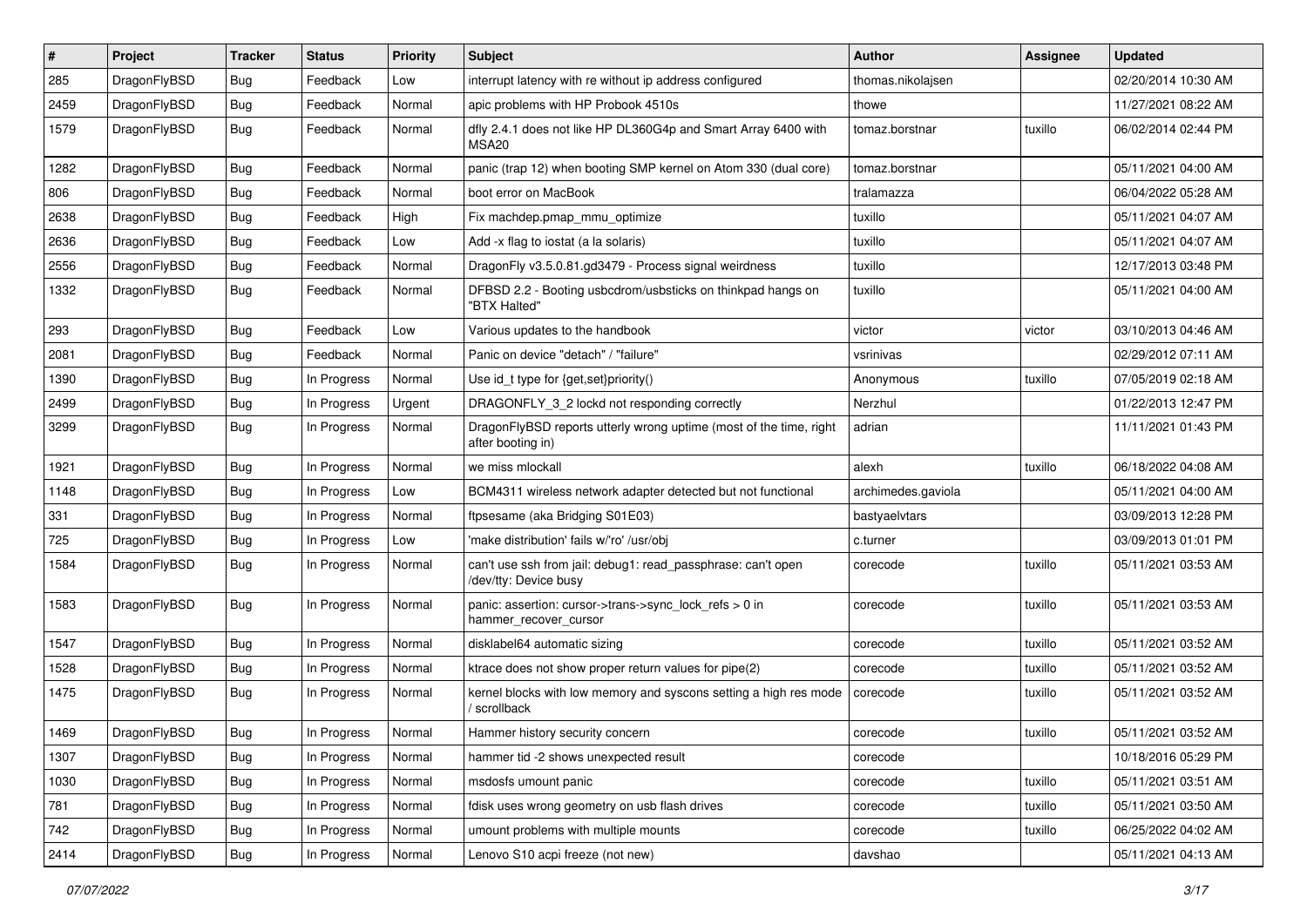| $\#$ | Project      | <b>Tracker</b> | <b>Status</b> | <b>Priority</b> | <b>Subject</b>                                                                                            | Author            | Assignee  | <b>Updated</b>      |
|------|--------------|----------------|---------------|-----------------|-----------------------------------------------------------------------------------------------------------|-------------------|-----------|---------------------|
| 3021 | DragonFlyBSD | Bug            | In Progress   | Normal          | sys/dev/drm/i915/i915_gem_stolen.c:115]: (error) Signed integer<br>overflow for expression '65535<<20'    | dcb               |           | 04/11/2017 12:46 PM |
| 3011 | DragonFlyBSD | Bug            | In Progress   | Normal          | dragonfly/sys/dev/netif/re/re.c: suspicious code?                                                         | dcb               |           | 07/29/2017 01:26 AM |
| 1336 | DragonFlyBSD | Bug            | In Progress   | Normal          | Still looking for reports of missed directory entries w/ HAMMER                                           | dillon            |           | 05/11/2021 04:00 AM |
| 1669 | DragonFlyBSD | <b>Bug</b>     | In Progress   | Normal          | Drive wont open using button                                                                              | elekktretterr     |           | 02/29/2012 12:05 PM |
| 1181 | DragonFlyBSD | Bug            | In Progress   | Normal          | ACX111 panic                                                                                              | elekktretterr     |           | 05/11/2021 04:00 AM |
| 2819 | DragonFlyBSD | Bug            | In Progress   | Normal          | Random micro system freezes after a week of uptime                                                        | ftigeot           | dillon    | 08/16/2015 08:46 PM |
| 1502 | DragonFlyBSD | <b>Bug</b>     | In Progress   | Normal          | Lock while deleting files from nohistory HAMMER directories                                               | hasso             |           | 03/10/2013 04:28 AM |
| 884  | DragonFlyBSD | <b>Bug</b>     | In Progress   | High            | Performance/memory problems under filesystem IO load                                                      | hasso             |           | 05/11/2021 03:50 AM |
| 2353 | DragonFlyBSD | Bug            | In Progress   | Normal          | panic: assertion "gd->gd_spinlocks_wr == 0" failed in<br>bsd4 schedulerclock                              | jaydg             | alexh     | 11/28/2012 01:57 AM |
| 2731 | DragonFlyBSD | <b>Bug</b>     | In Progress   | Normal          | Screen full of random colors when starting Xorg with Intel Haswell<br>HD Graphics P4600                   | ikatzmaier        |           | 11/12/2014 04:08 PM |
| 3089 | DragonFlyBSD | <b>Bug</b>     | In Progress   | Normal          | vtnet(4) - disable TCP checksum offload by default                                                        | jlane             | vadaszi   | 05/11/2021 04:14 AM |
| 2391 | DragonFlyBSD | Bug            | In Progress   | Normal          | System lock with ahci and acpi enabled on ATI RS690 chipset with<br>SMB600 sata controller                | jorisgio          | vadaszi   | 06/03/2015 03:51 PM |
| 2013 | DragonFlyBSD | Bug            | In Progress   | Normal          | oversized DMA request loop                                                                                | josepht           |           | 05/11/2021 04:06 AM |
| 3310 | DragonFlyBSD | <b>Bug</b>     | In Progress   | Normal          | NVMM+QEMU fail to boot with UEFI: Mem Assist Failed<br>[gpa=0xfffffff0]                                   | liweitianux       |           | 01/11/2022 03:22 PM |
| 3028 | DragonFlyBSD | <b>Bug</b>     | In Progress   | Normal          | installer: confusion of set/get disk encryption passphrase dialogs                                        | liweitianux       | tuxillo   | 06/03/2022 05:13 PM |
| 3317 | DragonFlyBSD | Bug            | In Progress   | Normal          | Network vtnet0 not working on Hetzner cloud                                                               | mneumann          |           | 06/18/2022 03:55 AM |
| 3111 | DragonFlyBSD | <b>Bug</b>     | In Progress   | High            | Mouse lags every second heavily under X11                                                                 | mneumann          |           | 12/12/2017 09:46 PM |
| 168  | DragonFlyBSD | Bug            | In Progress   | Normal          | Livelocked limit engaged while trying to setup IPW wireless                                               | mschacht          | sepherosa | 05/11/2021 04:05 AM |
| 1368 | DragonFlyBSD | <b>Bug</b>     | In Progress   | Normal          | suspend signal race?                                                                                      | qhwt+dfly         |           | 05/11/2021 03:51 AM |
| 1218 | DragonFlyBSD | Bug            | In Progress   | Normal          | panic: assertion: $error == 0$ in hammer start transaction                                                | rumcic            |           | 05/11/2021 04:00 AM |
| 998  | DragonFlyBSD | Bug            | In Progress   | Normal          | Unconfiguring a vn while it is mounted                                                                    | rumcic            | tuxillo   | 05/11/2021 04:00 AM |
| 2549 | DragonFlyBSD | <b>Bug</b>     | In Progress   | Normal          | netgraph7: Kernel page fault.                                                                             | russiane39        | nant      | 05/10/2013 11:20 PM |
| 1302 | DragonFlyBSD | <b>Bug</b>     | In Progress   | Normal          | Checkpoint regression?                                                                                    | sjg               | sjg       | 07/10/2013 05:22 PM |
| 3113 | DragonFlyBSD | Bug            | In Progress   | Urgent          | Booting vKernel fails due being out of swap space                                                         | tcullen           |           | 05/11/2021 04:14 AM |
| 2296 | DragonFlyBSD | Bug            | In Progress   | High            | panic: assertion "m->wire count > $0$ " failed                                                            | thomas.nikolajsen |           | 08/30/2012 06:09 AM |
| 3269 | DragonFlyBSD | Bug            | In Progress   | Normal          | Is double-buffer'd buf still required by HAMMER2?                                                         | tkusumi           |           | 05/12/2021 04:09 PM |
| 3295 | DragonFlyBSD | <b>Bug</b>     | In Progress   | Normal          | Adapt devel/libvirt for nymm                                                                              | tuxillo           | tuxillo   | 11/03/2021 04:56 PM |
| 2631 | DragonFlyBSD | Bug            | In Progress   | Low             | Verify library versioning current with full package build and switch it<br>on (after publishing packages) | tuxillo           |           | 05/11/2021 04:06 AM |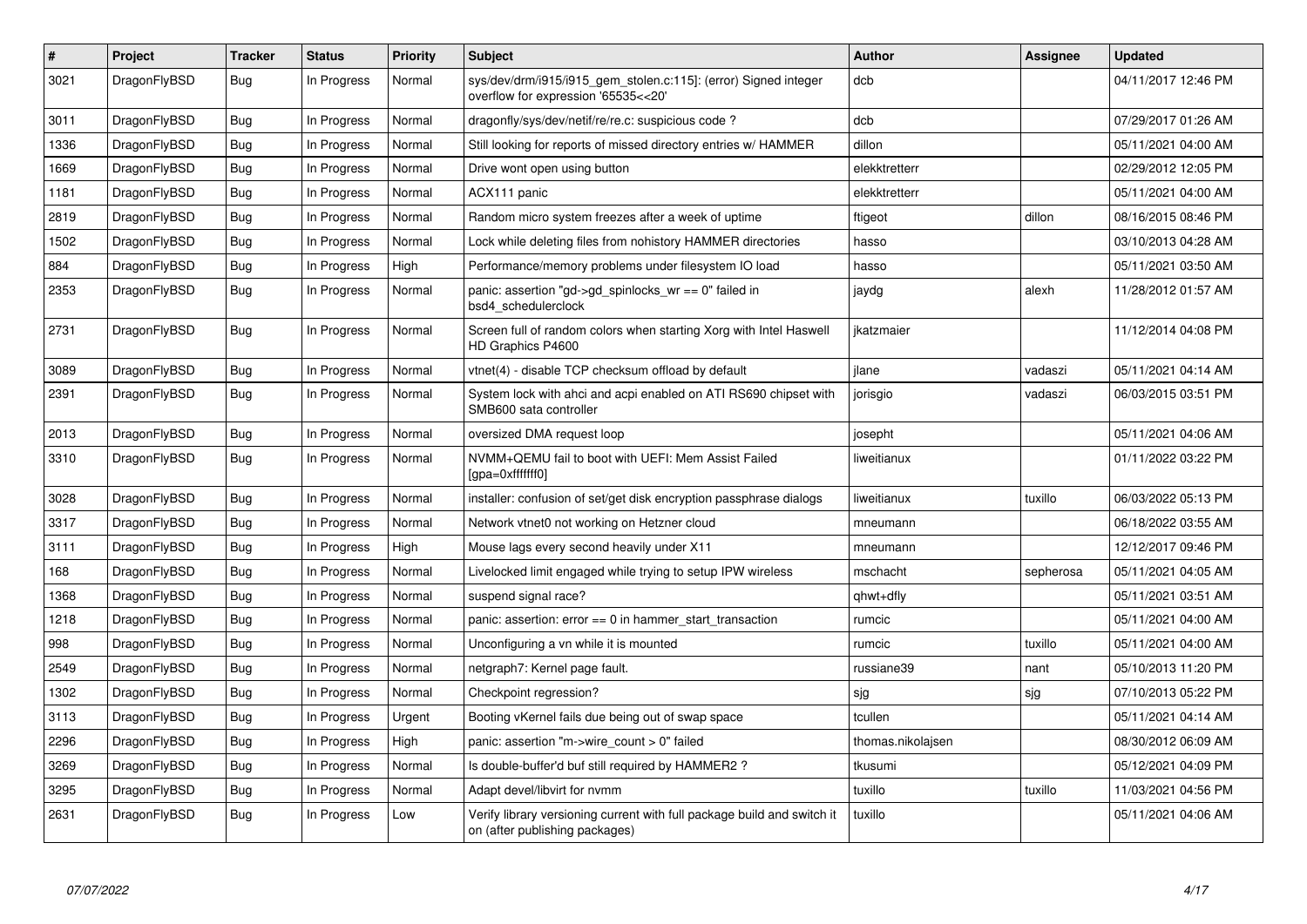| $\sharp$ | Project      | <b>Tracker</b> | <b>Status</b> | <b>Priority</b> | Subject                                                                                                                                                     | <b>Author</b>    | Assignee | <b>Updated</b>      |
|----------|--------------|----------------|---------------|-----------------|-------------------------------------------------------------------------------------------------------------------------------------------------------------|------------------|----------|---------------------|
| 2358     | DragonFlyBSD | Bug            | In Progress   | Normal          | DFBSD v3.0.2.32.g928ca - panic: hammer: insufficient undo FIFO<br>space!                                                                                    | tuxillo          | tuxillo  | 05/10/2021 02:50 AM |
| 2351     | DragonFlyBSD | <b>Bug</b>     | In Progress   | Normal          | DFBSD v3.1.0.579.g44ccf - Stuck during startup, random freezes                                                                                              | tuxillo          |          | 04/24/2012 08:21 AM |
| 2345     | DragonFlyBSD | <b>Bug</b>     | In Progress   | Normal          | DFBSD v3.1.0.457.gd679f - NFS panic on diskless station                                                                                                     | tuxillo          |          | 04/07/2012 05:22 PM |
| 2282     | DragonFlyBSD | Bug            | In Progress   | Normal          | gdb segfaults with certain corefiles                                                                                                                        | tuxillo          |          | 01/18/2012 04:40 PM |
| 1819     | DragonFlyBSD | <b>Bug</b>     | In Progress   | Low             | truss - Major revamping task list                                                                                                                           | tuxillo          | tuxillo  | 11/27/2021 08:45 AM |
| 2360     | DragonFlyBSD | <b>Bug</b>     | In Progress   | Normal          | Wishlist: virtio driver import                                                                                                                              | vsrinivas        |          | 06/04/2022 04:16 AM |
| 1749     | DragonFlyBSD | Bug            | In Progress   | Normal          | HAMMER fsstress panic in hammer_flush_inode_core<br>'ip->flush_state != HAMMER_FST_FLUSH'                                                                   | vsrinivas        |          | 05/11/2021 04:06 AM |
| 1744     | DragonFlyBSD | Bug            | In Progress   | Normal          | HAMMER fsstress panic in hammer_setup_child_callback                                                                                                        | vsrinivas        |          | 05/11/2021 04:05 AM |
| 1661     | DragonFlyBSD | <b>Bug</b>     | In Progress   | Normal          | panic on password entry mount smb filesystem                                                                                                                | vsrinivas        |          | 11/27/2021 08:29 AM |
| 2797     | DragonFlyBSD | <b>Bug</b>     | In Progress   | Low             | vkernels with & without machdep.pmap_mmu_optimize                                                                                                           | yellowrabbit2010 |          | 11/27/2021 08:06 AM |
| 604      | DragonFlyBSD | <b>Bug</b>     | In Progress   | Normal          | 1.8.1-RELEASE - clock runs fast on mainboard ASUS P5A-B                                                                                                     | yeti             |          | 05/11/2021 03:55 AM |
| 3318     | DragonFlyBSD | <b>Bug</b>     | In Progress   | Normal          | Segmenation fault when a process resumed with checkpt exits                                                                                                 | zabolekar        | tuxillo  | 06/18/2022 08:24 AM |
| 3194     | DragonFlyBSD | Bug            | New           | High            | Hammer kernel crash on mirror-stream of PFS after upgrade<br>(assertion "cursor->flags &<br>HAMMER_CURSOR_ITERATE_CHECK" failed in<br>hammer_btree_iterate) | Anonymous        |          | 06/29/2019 01:32 PM |
| 2297     | DragonFlyBSD | <b>Bug</b>     | New           | Normal          | strange NFS (client) error messages / problems                                                                                                              | Anonymous        |          | 02/19/2012 02:59 PM |
| 2292     | DragonFlyBSD | Bug            | New           | Normal          | re interface with jumbo frames (mtu larger than 1500) hangs after<br>some traffic                                                                           | Anonymous        |          | 01/31/2012 12:11 AM |
| 2052     | DragonFlyBSD | Bug            | <b>New</b>    | Normal          | Kernel panic: CPU APIC ID out of range                                                                                                                      | Anonymous        |          | 05/02/2011 11:06 AM |
| 1695     | DragonFlyBSD | Bug            | New           | Normal          | NFS-related system breakdown                                                                                                                                | Anonymous        |          | 04/10/2014 12:35 AM |
| 2870     | DragonFlyBSD | Bug            | New           | High            | Broken text and icons when glamor acceleration is used                                                                                                      | 375gnu           | ftigeot  | 01/31/2016 12:13 AM |
| 2806     | DragonFlyBSD | Bug            | <b>New</b>    | Normal          | failed to configure a link-local address on ath0 (errno = 22)                                                                                               | Chingyuan        |          | 05/25/2021 01:00 AM |
| 989      | DragonFlyBSD | Bug            | New           | Normal          | installer/fdisk trouble with wrapped values                                                                                                                 | Discodestroyer   |          | 02/18/2014 06:27 AM |
| 2620     | DragonFlyBSD | Bug            | <b>New</b>    | Normal          | moused problem                                                                                                                                              | FilippoMo        |          | 12/20/2013 10:32 AM |
| 2618     | DragonFlyBSD | Bug            | New           | Normal          | mouse problem on RELEASE-3_6_0                                                                                                                              | FilippoMo        |          | 12/20/2013 03:26 AM |
| 2453     | DragonFlyBSD | Bug            | New           | Normal          | panic: assertion "gd->gd spinlocks == $0$ " failed                                                                                                          | Johannes.Hofmann |          | 11/12/2012 12:54 PM |
| 1850     | DragonFlyBSD | Bug            | <b>New</b>    | Normal          | volume-add on hammer root fs panic                                                                                                                          | Johannes.Hofmann |          | 04/18/2019 04:27 AM |
| 3006     | DragonFlyBSD | <b>Bug</b>     | New           | Normal          | boot0cfg: panic in kern_udev.c in function_udev_dict_set_cstr when<br>installing in VirtualBox                                                              | MichiGreat       |          | 04/01/2017 02:22 PM |
| 1246     | DragonFlyBSD | <b>Bug</b>     | <b>New</b>    | Normal          | bad resolution (monitor desync) with livedvd                                                                                                                | Przem0l          |          | 02/18/2014 06:29 AM |
| 2493     | DragonFlyBSD | <b>Bug</b>     | New           | Normal          | vidcontrol: invalid video mode name                                                                                                                         | Svarov           |          | 01/24/2013 09:55 AM |
| 2595     | DragonFlyBSD | <b>Bug</b>     | New           | Normal          | DragonFly 3.4.3 crashes on SUN Blade X6250 with Qlogic ISP 2432<br>FC card                                                                                  | Turvamies        |          | 10/07/2013 11:53 AM |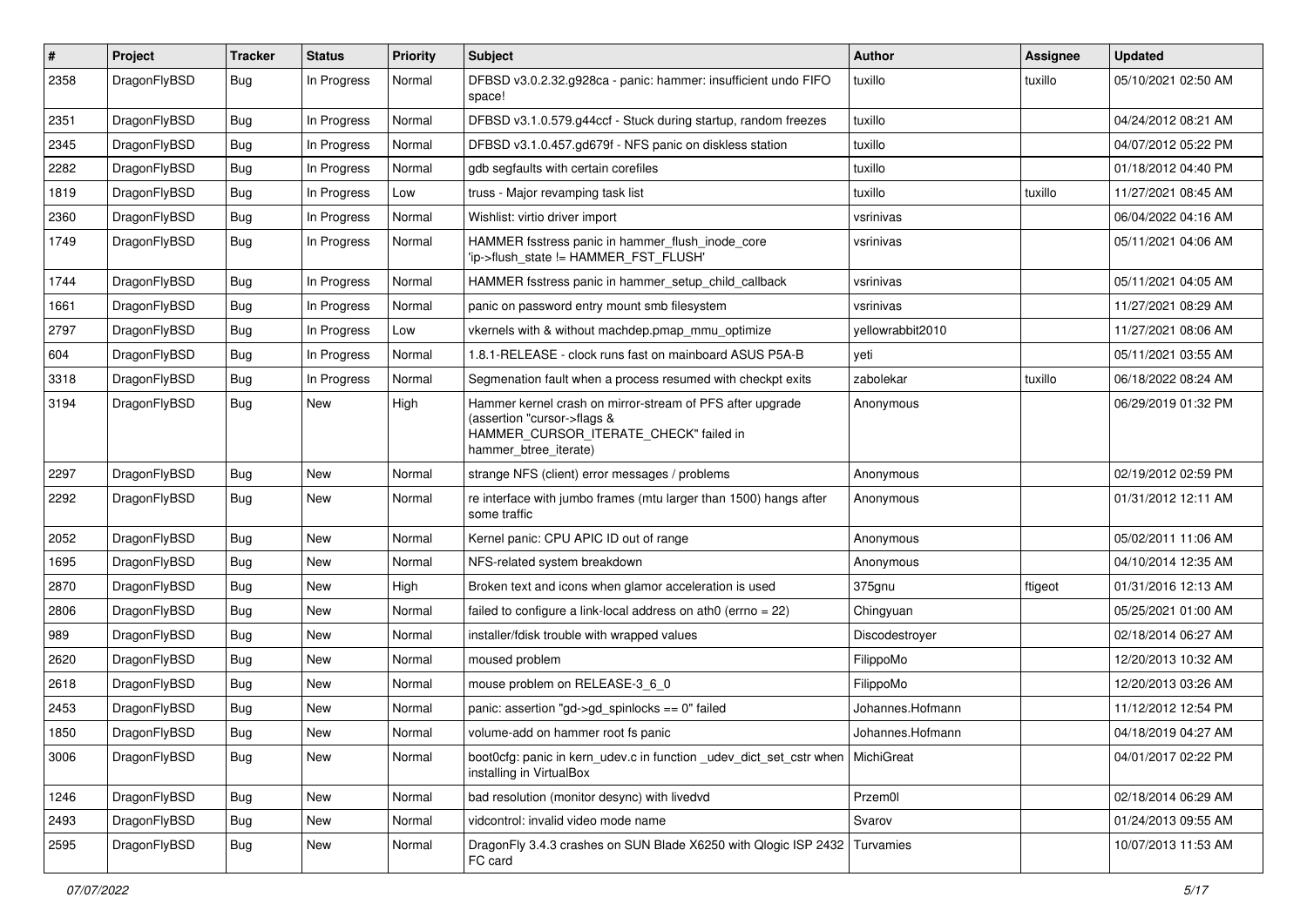| $\pmb{\#}$ | Project      | <b>Tracker</b> | <b>Status</b> | <b>Priority</b> | Subject                                                                                                                      | <b>Author</b>      | <b>Assignee</b> | <b>Updated</b>      |
|------------|--------------|----------------|---------------|-----------------|------------------------------------------------------------------------------------------------------------------------------|--------------------|-----------------|---------------------|
| 3240       | DragonFlyBSD | Bug            | New           | High            | compile error because of openssl with /usr/dports/security/rhash for<br>mysql 8 install                                      | UlasSAYGIN         |                 | 06/04/2020 08:05 AM |
| 3219       | DragonFlyBSD | <b>Bug</b>     | <b>New</b>    | Normal          | x11/xorg port can not be build                                                                                               | <b>UlasSAYGIN</b>  |                 | 03/31/2020 08:57 AM |
| 3120       | DragonFlyBSD | Bug            | <b>New</b>    | Normal          | Intel AC 8260 firmware does not load                                                                                         | Vintodrimmer       |                 | 08/28/2018 03:30 AM |
| 2852       | DragonFlyBSD | Bug            | New           | Normal          | Hammer File System - hangs on undo during system boot / mount -<br>will not recover on DragonFlyBSD newer than 3.6.0         | abale              |                 | 05/11/2021 04:07 AM |
| 1941       | DragonFlyBSD | Bug            | <b>New</b>    | Normal          | wlan config crash                                                                                                            | abandon.every.hope |                 | 12/24/2010 07:54 PM |
| 2250       | DragonFlyBSD | Bug            | <b>New</b>    | Normal          | Kernel panic                                                                                                                 | adamk              |                 | 11/23/2018 01:10 AM |
| 3301       | DragonFlyBSD | Bug            | New           | Normal          | Gkrellm from the packages is not showing logged in users in main<br>window, logged in users always $== 0$                    | adrian             |                 | 01/08/2022 04:24 AM |
| 3300       | DragonFlyBSD | Bug            | <b>New</b>    | Normal          | Running Xvnc from TigerVNC package through the INETD daemon<br>in TCP WAIT mode fails hard                                   | adrian             |                 | 01/08/2022 04:25 AM |
| 2210       | DragonFlyBSD | Bug            | <b>New</b>    | Normal          | Bugtracker cannot assign default project for new users                                                                       | ahuete.devel       |                 | 11/17/2011 11:30 AM |
| 1714       | DragonFlyBSD | <b>Bug</b>     | New           | Low             | hwpmc                                                                                                                        | alexh              | swildner        | 08/18/2012 02:03 PM |
| 2520       | DragonFlyBSD | Bug            | New           | Normal          | panic: assertion "IS_SERIALIZED((ifp->if_serializer))" failed in<br>if default serialize assert at /usr/src/sys/net/if.c:437 | ano                |                 | 03/09/2013 12:14 AM |
| 2329       | DragonFlyBSD | Bug            | <b>New</b>    | Normal          | ibm x3550 & acpi                                                                                                             | ano                |                 | 06/03/2014 11:37 AM |
| 3311       | DragonFlyBSD | Bug            | New           | Low             | TrueCrypt support may cause kernel crash                                                                                     | arcade@b1t.name    |                 | 04/29/2022 06:19 AM |
| 3278       | DragonFlyBSD | Bug            | New           | Normal          | Second screen image is distorted                                                                                             | arcade@b1t.name    |                 | 07/10/2021 03:36 AM |
| 3209       | DragonFlyBSD | Bug            | <b>New</b>    | Normal          | svc has some minor bugs                                                                                                      | arcade@b1t.name    |                 | 10/24/2019 09:08 AM |
| 2882       | DragonFlyBSD | <b>Bug</b>     | <b>New</b>    | Low             | bridge sends packets from individual interfaces                                                                              | arcade@b1t.name    |                 | 01/09/2016 12:43 PM |
| 2878       | DragonFlyBSD | Bug            | New           | Low             | [fix] CCVER problem when using clang and cpu extensions<br>(intrinsics)                                                      | arcade@b1t.name    |                 | 06/24/2016 04:25 AM |
| 2877       | DragonFlyBSD | Bug            | New           | Low             | sed fails when working with UTF-8 locale and non-UTF symbols                                                                 | arcade@b1t.name    |                 | 12/30/2015 11:20 AM |
| 2107       | DragonFlyBSD | Bug            | <b>New</b>    | Normal          | 2.10.1 sata dvd drive issue                                                                                                  | ausppc             |                 | 07/31/2011 08:41 PM |
| 3132       | DragonFlyBSD | Bug            | <b>New</b>    | Low             | unifdef mined                                                                                                                | bcallah            |                 | 04/26/2018 08:34 PM |
| 3284       | DragonFlyBSD | <b>Bug</b>     | <b>New</b>    | Normal          | Wrong towlower() result for U+038A                                                                                           | bhaible            |                 | 07/10/2021 03:34 AM |
| 3283       | DragonFlyBSD | Bug            | <b>New</b>    | Normal          | mknodat() cannot create FIFOs                                                                                                | bhaible            |                 | 07/10/2021 03:34 AM |
| 3282       | DragonFlyBSD | <b>Bug</b>     | New           | Normal          | unexpected errno value from fopen()                                                                                          | bhaible            |                 | 07/10/2021 03:34 AM |
| 3281       | DragonFlyBSD | Bug            | New           | Normal          | Crash after leaving unattended for a while                                                                                   | bhaible            |                 | 07/10/2021 03:32 AM |
| 1882       | DragonFlyBSD | <b>Bug</b>     | New           | Low             | Idea for handling new USB vendor/device codes                                                                                | bmk                |                 | 10/20/2010 12:15 PM |
| 3110       | DragonFlyBSD | <b>Bug</b>     | New           | Normal          | crash with ipfw3 under load                                                                                                  | bnegre82           |                 | 12/09/2017 06:22 AM |
| 3101       | DragonFlyBSD | <b>Bug</b>     | New           | Low             | PFI CGI install not working in dragonflybsd 5.0.1 USB install                                                                | bnegre82           |                 | 05/11/2021 04:14 AM |
| 1594       | DragonFlyBSD | Bug            | New           | Normal          | Kernel panic during boot from Live CD on Dell E6400                                                                          | bodie              |                 | 05/11/2021 03:54 AM |
| 2115       | DragonFlyBSD | Bug            | New           | Normal          | [msk] system freeze after receive some paquet                                                                                | bsdsx              |                 | 08/22/2011 10:22 AM |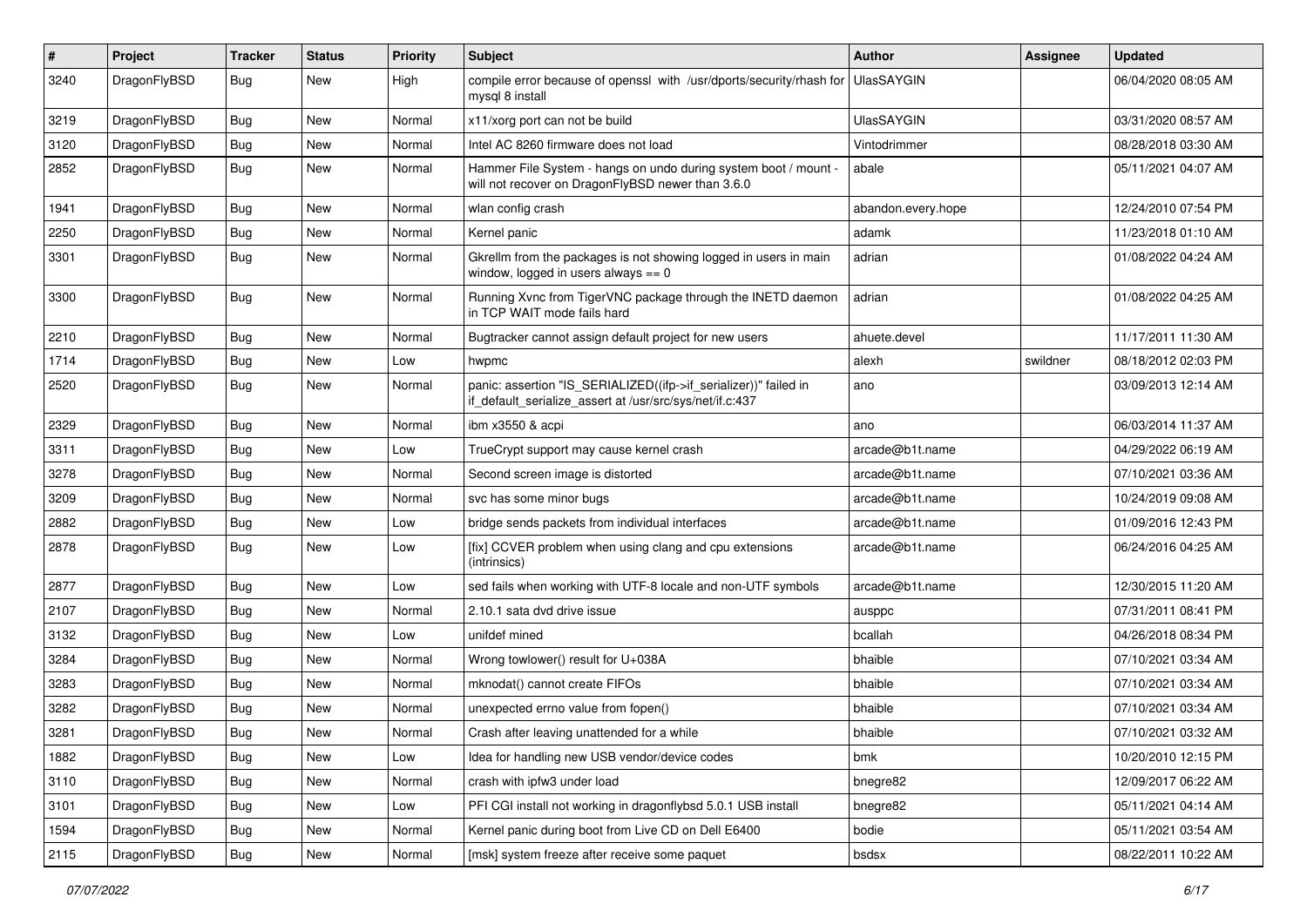| $\sharp$ | Project      | <b>Tracker</b> | <b>Status</b> | <b>Priority</b> | Subject                                                                                                       | <b>Author</b> | Assignee | <b>Updated</b>      |
|----------|--------------|----------------|---------------|-----------------|---------------------------------------------------------------------------------------------------------------|---------------|----------|---------------------|
| 2319     | DragonFlyBSD | Bug            | <b>New</b>    | Normal          | crypt/passwd forward compat                                                                                   | c.turner1     |          | 02/28/2012 12:39 PM |
| 2265     | DragonFlyBSD | Bug            | New           | Normal          | mbsrtowcs does not properly handle invalid mbstate_t in ps                                                    | c.turner1     | swildner | 01/10/2012 07:56 PM |
| 3143     | DragonFlyBSD | Bug            | New           | Normal          | assertion "0" failed in hammer2 inode xop chain sync                                                          | cbin          |          | 07/18/2018 12:50 PM |
| 2859     | DragonFlyBSD | Bug            | New           | Low             | Installer configuration menu always highlights "Select timezone", no<br>matter which step was last completed. | cgag          |          | 12/02/2015 01:54 PM |
| 2858     | DragonFlyBSD | Bug            | New           | Low             | Installer "Local or UTC" question should have "No" selected by<br>default.                                    | cgag          |          | 12/02/2015 01:18 PM |
| 3139     | DragonFlyBSD | Bug            | <b>New</b>    | Normal          | USB Mouse Does Not Work in DragonflyBSD guest on VirtualBox                                                   | chiguy1256    |          | 06/24/2018 10:14 PM |
| 3280     | DragonFlyBSD | Bug            | New           | Normal          | KMS console and i915(4) not working in 6.0                                                                    | cmusser       |          | 07/10/2021 03:35 AM |
| 2736     | DragonFlyBSD | Bug            | New           | High            | kernel panics on acpi_timer_probe function                                                                    | cnb           |          | 05/11/2021 03:55 AM |
| 2735     | DragonFlyBSD | Bug            | New           | Urgent          | iwn panics SYSSASSERT                                                                                         | cnb           |          | 05/11/2021 03:55 AM |
| 1556     | DragonFlyBSD | Bug            | New           | Normal          | many processes stuck in "hmrrcm", system unusable                                                             | corecode      | tuxillo  | 05/11/2021 03:52 AM |
| 1538     | DragonFlyBSD | Bug            | New           | Low             | mountroot should probe file systems                                                                           | corecode      | alexh    | 11/24/2010 06:35 PM |
| 1474     | DragonFlyBSD | Bug            | New           | Normal          | ithread 1 unexpectedly rescheduled                                                                            | corecode      | tuxillo  | 05/11/2021 03:52 AM |
| 1442     | DragonFlyBSD | Bug            | New           | Normal          | blocking SIGSEGV and triggering a segment violation produces an<br>all CPU consuming process                  | corecode      | tuxillo  | 05/11/2021 03:52 AM |
| 1440     | DragonFlyBSD | Bug            | <b>New</b>    | Normal          | ptrace/gdb doesn't work after process blocks SIGTRAP                                                          | corecode      | tuxillo  | 05/11/2021 03:52 AM |
| 1198     | DragonFlyBSD | Bug            | New           | High            | DDB loops panic in db_read_bytes                                                                              | corecode      | tuxillo  | 05/11/2021 03:51 AM |
| 731      | DragonFlyBSD | Bug            | New           | Normal          | system freeze on "slice too large"                                                                            | corecode      | tuxillo  | 06/25/2022 04:01 AM |
| 341      | DragonFlyBSD | Bug            | <b>New</b>    | Normal          | Vinum erroneously repors devices as busy                                                                      | corecode      | swildner | 01/21/2012 04:50 AM |
| 2687     | DragonFlyBSD | Bug            | New           | Normal          | natacontrol software RAID in installer                                                                        | csmelosky     |          | 06/22/2014 12:03 PM |
| 3243     | DragonFlyBSD | Bug            | New           | Normal          | SMART status not reported properly for SSD disks                                                              | daftaupe      |          | 09/09/2020 11:03 PM |
| 2994     | DragonFlyBSD | Bug            | New           | Normal          | Intermittent boot hangs after git: hammer - HAMMER Version 7                                                  | davshao       |          | 03/30/2017 02:06 PM |
| 2835     | DragonFlyBSD | Bug            | New           | Normal          | /usr/include/c++/5.0/bits/c++locale.h likes<br>POSIX_C_SOURCE>=200809                                         | davshao       |          | 11/18/2015 03:40 AM |
| 2688     | DragonFlyBSD | Bug            | New           | Normal          | 67613368bdda7 Fix wrong checks for U4B presence Asrock Z77M<br>difficulty detecting USB keyboard              | davshao       |          | 06/28/2014 07:08 PM |
| 2652     | DragonFlyBSD | Bug            | <b>New</b>    | Normal          | 189a0ff3761b47  ix: Implement MSI-X support locks up Lenovo<br>S <sub>10</sub> Intel Atom n <sub>270</sub>    | davshao       |          | 05/14/2014 01:55 AM |
| 3076     | DragonFlyBSD | Bug            | <b>New</b>    | Normal          | sys/dev/netif/ig hal/e1000 ich8lan.c:1594: sanity checking mixup?                                             | dcb           |          | 10/11/2017 01:58 AM |
| 3025     | DragonFlyBSD | <b>Bug</b>     | New           | Normal          | sys/dev/powermng/powernow/powernow.c:284: bad comparison?                                                     | dcb           |          | 09/23/2017 07:45 AM |
| 3024     | DragonFlyBSD | <b>Bug</b>     | New           | Low             | sys/dev/netif/wi/if_wi.c:1090]: (style) Redundant condition                                                   | dcb           |          | 04/11/2017 11:56 AM |
| 3022     | DragonFlyBSD | <b>Bug</b>     | New           | Normal          | sys/dev/netif/ath/ath/if ath.c:2142: strange bitmask?                                                         | dcb           |          | 04/11/2017 11:49 AM |
| 3018     | DragonFlyBSD | <b>Bug</b>     | <b>New</b>    | Normal          | sys/bus/u4b/wlan/if run.c:5464]: (style) Redundant condition                                                  | dcb           |          | 04/11/2017 11:26 AM |
| 2708     | DragonFlyBSD | <b>Bug</b>     | New           | Normal          | unable to send TCP nor UDP on age(4) interface                                                                | dermiste      |          | 05/11/2021 03:54 AM |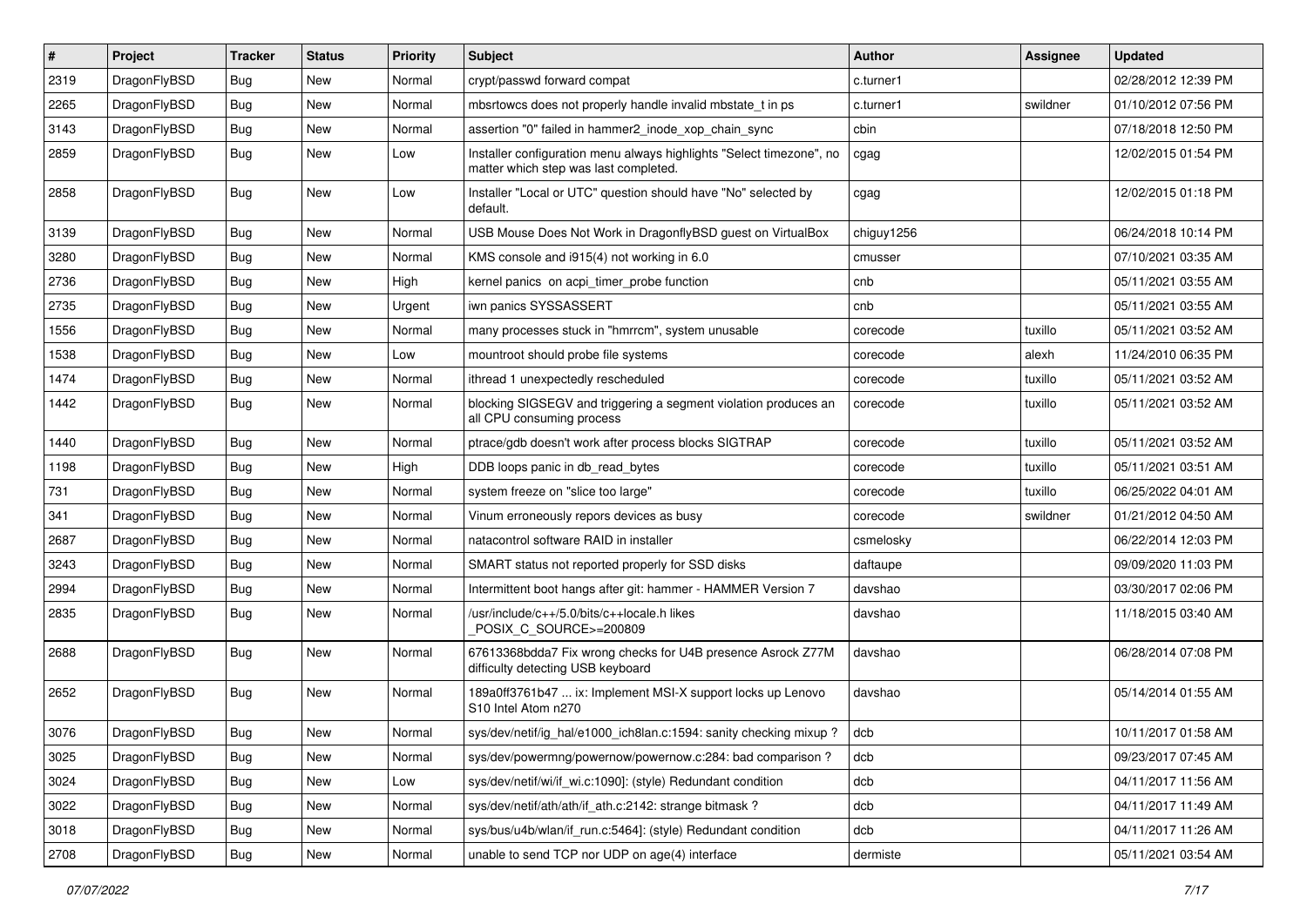| $\vert$ # | Project      | <b>Tracker</b> | <b>Status</b> | <b>Priority</b> | <b>Subject</b>                                                                                             | <b>Author</b> | Assignee  | <b>Updated</b>      |
|-----------|--------------|----------------|---------------|-----------------|------------------------------------------------------------------------------------------------------------|---------------|-----------|---------------------|
| 1774      | DragonFlyBSD | <b>Bug</b>     | <b>New</b>    | Normal          | New IP header cleanup branch available for testing                                                         | dillon        |           | 05/15/2022 10:59 AM |
| 3117      | DragonFlyBSD | <b>Bug</b>     | <b>New</b>    | Normal          | Problem with colours if "intel" video-driver used                                                          | dpostolov     |           | 01/07/2018 11:35 PM |
| 3116      | DragonFlyBSD | <b>Bug</b>     | <b>New</b>    | Normal          | da0 detects on very big volume if to _remove_usb install stick and<br>reboot on Intel NUC5PPYH             | dpostolov     |           | 01/07/2018 09:40 PM |
| 1877      | DragonFlyBSD | <b>Bug</b>     | <b>New</b>    | Normal          | Freeze during 1st hammer cleanup after new install                                                         | elekktretterr |           | 05/15/2022 11:43 AM |
| 1634      | DragonFlyBSD | <b>Bug</b>     | New           | Normal          | panic: spin lock: 0xe4ad1320, indefinitive wait!                                                           | elekktretterr |           | 01/19/2015 03:21 AM |
| 1463      | DragonFlyBSD | Bug            | <b>New</b>    | Normal          | Mountroot before drives are initialized                                                                    | elekktretterr |           | 12/07/2010 01:30 PM |
| 1194      | DragonFlyBSD | <b>Bug</b>     | <b>New</b>    | Normal          | SCSI errors while trying to copy photos from my camera                                                     | elekktretterr |           | 01/14/2015 04:39 PM |
| 2254      | DragonFlyBSD | <b>Bug</b>     | <b>New</b>    | Normal          | panic: assertion "ref < &td->td_toks_end" failed in lwkt_gettoken at<br>/usr/src/sys/kern/lwkt_token.c:588 | eocallaghan   |           | 12/05/2011 10:21 PM |
| 2164      | DragonFlyBSD | <b>Bug</b>     | <b>New</b>    | Normal          | panic on reboot from usb.                                                                                  | eocallaghan   |           | 10/27/2011 09:29 AM |
| 2161      | DragonFlyBSD | Bug            | New           | Normal          | Outdated xorg.conf file gets installed into etc and screws up mouse                                        | eocallaghan   |           | 10/27/2011 01:51 PM |
| 2158      | DragonFlyBSD | <b>Bug</b>     | <b>New</b>    | Normal          | iwn panics with assertion on boot.                                                                         | eocallaghan   |           | 10/24/2011 04:13 PM |
| 1947      | DragonFlyBSD | <b>Bug</b>     | New           | Low             | GA-880GM-UD2H (rev. 1.3) AHCI fails to detect disks at the end of<br>the RAID controller                   | eocallaghan   |           | 11/27/2021 08:46 AM |
| 2544      | DragonFlyBSD | Bug            | <b>New</b>    | Normal          | live DVD system boot (menu option 1) caused db> prompt on<br>PE1950                                        | estrabd       |           | 05/11/2021 03:54 AM |
| 2075      | DragonFlyBSD | Bug            | <b>New</b>    | Normal          | pflogd on x86_64                                                                                           | fanch         |           | 05/16/2011 04:04 PM |
| 2657      | DragonFlyBSD | <b>Bug</b>     | <b>New</b>    | High            | Needs acl to migrate our servers                                                                           | ferney        |           | 03/31/2014 11:37 AM |
| 2569      | DragonFlyBSD | Bug            | <b>New</b>    | Normal          | ctime NFS                                                                                                  | ferney        |           | 08/11/2013 04:35 AM |
| 1899      | DragonFlyBSD | <b>Bug</b>     | <b>New</b>    | Normal          | Keyboard doesn't work                                                                                      | fransm        |           | 05/15/2022 03:32 PM |
| 2803      | DragonFlyBSD | <b>Bug</b>     | <b>New</b>    | Normal          | HAMMER: Warning: UNDO area too small!                                                                      | ftigeot       |           | 03/11/2015 03:42 PM |
| 2674      | DragonFlyBSD | Bug            | <b>New</b>    | Normal          | <b>GPT Support</b>                                                                                         | ftigeot       |           | 12/28/2015 02:54 PM |
| 2619      | DragonFlyBSD | <b>Bug</b>     | New           | Normal          | DragonFly 3.6 can't be installed on a 6TB volume                                                           | ftigeot       |           | 02/23/2014 11:55 PM |
| 2535      | DragonFlyBSD | Bug            | <b>New</b>    | Normal          | Imap processes apparentlt blocked on disk I/O                                                              | ftigeot       |           | 04/02/2013 09:31 AM |
| 2416      | DragonFlyBSD | <b>Bug</b>     | <b>New</b>    | Normal          | ".' entry can be removed on mounted nfs filesystem                                                         | ftigeot       | tuxillo   | 06/03/2014 04:40 AM |
| 2403      | DragonFlyBSD | <b>Bug</b>     | <b>New</b>    | Low             | newfs -E doesn't handle /dev/serno device names properly                                                   | ftigeot       |           | 08/17/2012 05:07 AM |
| 2051      | DragonFlyBSD | Bug            | New           | Normal          | No ipv6 lan route entry created on 2.10                                                                    | ftigeot       |           | 04/21/2011 10:37 AM |
| 1923      | DragonFlyBSD | <b>Bug</b>     | New           | Normal          | Abysmal NFS performance with IPv6                                                                          | ftigeot       |           | 12/05/2010 09:34 PM |
| 1826      | DragonFlyBSD | <b>Bug</b>     | New           | Normal          | panic during boot: assertion so->so_port  in tcp_input                                                     | ftigeot       |           | 05/15/2022 11:05 AM |
| 1818      | DragonFlyBSD | <b>Bug</b>     | New           | Normal          | panic: Bad tailq NEXT (kqueue issue ?)                                                                     | ftigeot       |           | 05/15/2022 11:40 AM |
| 2577      | DragonFlyBSD | <b>Bug</b>     | New           | Normal          | virtio-blk iops performance is cpu limited on high end devices                                             | gjs278        | vsrinivas | 08/01/2013 02:28 PM |
| 3165      | DragonFlyBSD | <b>Bug</b>     | New           | Normal          | Looping at boot time                                                                                       | gop           |           | 12/28/2018 01:04 PM |
| 2095      | DragonFlyBSD | <b>Bug</b>     | New           | Low             | Running installer post-install: Unsupported DFUI transport "                                               | greenrd       |           | 06/26/2011 09:20 AM |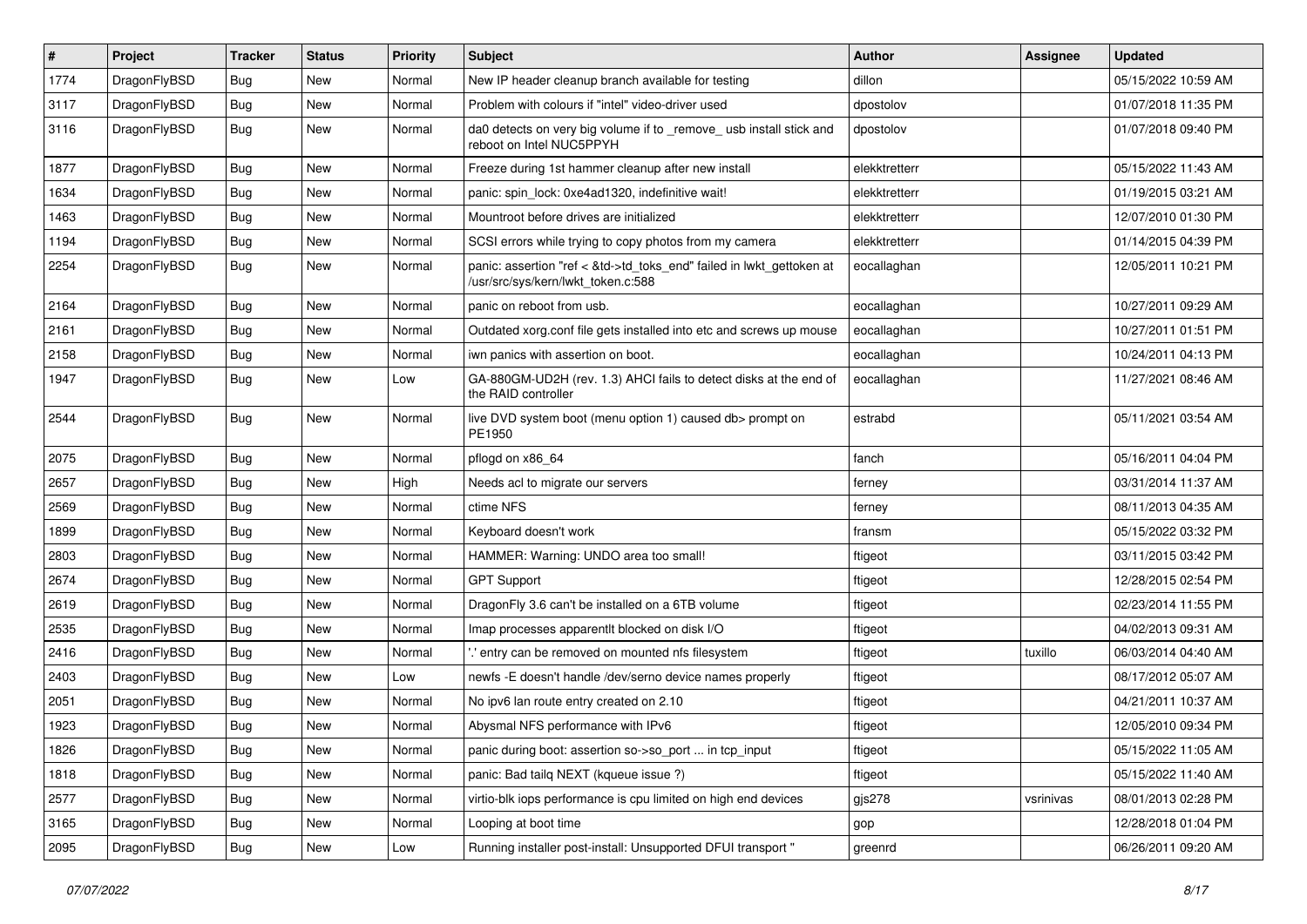| $\#$ | Project      | <b>Tracker</b> | <b>Status</b> | <b>Priority</b> | Subject                                                                                                    | <b>Author</b>   | Assignee  | <b>Updated</b>      |
|------|--------------|----------------|---------------|-----------------|------------------------------------------------------------------------------------------------------------|-----------------|-----------|---------------------|
| 2094 | DragonFlyBSD | <b>Bug</b>     | <b>New</b>    | Normal          | Segfault when gdb printing backtrace from core dump                                                        | greenrd         |           | 06/25/2011 04:14 PM |
| 1532 | DragonFlyBSD | <b>Bug</b>     | <b>New</b>    | Low             | jemalloc doesn't work on DragonFly                                                                         | hasso           | sjg       | 08/02/2011 01:14 AM |
| 1525 | DragonFlyBSD | <b>Bug</b>     | New           | Normal          | boehm-gc problems                                                                                          | hasso           |           | 10/13/2012 07:13 PM |
| 1430 | DragonFlyBSD | <b>Bug</b>     | New           | Normal          | Buggy w(1)?                                                                                                | hasso           | alexh     | 11/24/2010 08:09 AM |
| 1313 | DragonFlyBSD | Bug            | New           | Low             | Signal code in kernel needs major overhaul (signal queues,<br>si code, si addr)                            | hasso           |           | 05/11/2021 04:00 AM |
| 2680 | DragonFlyBSD | Bug            | <b>New</b>    | Low             | boot0cfg update makes box unbootable                                                                       | herrgard        |           | 06/10/2014 06:02 AM |
| 2125 | DragonFlyBSD | Bug            | New           | Normal          | Weird garbage in dmesg                                                                                     | herrgard        |           | 08/30/2011 08:04 PM |
| 2045 | DragonFlyBSD | Bug            | New           | Normal          | ral(4): Fatal trap 12: page fault while in kernel mode (two panics)                                        | herrgard        |           | 11/03/2011 05:34 PM |
| 1982 | DragonFlyBSD | <b>Bug</b>     | <b>New</b>    | Low             | There is no linuxulator on x86-64                                                                          | herrgard        |           | 05/31/2022 02:25 PM |
| 3189 | DragonFlyBSD | <b>Bug</b>     | New           | Normal          | Allow DragonFly Mail Agent to accept an alternate config via<br>command line switch                        | iang            |           | 08/16/2021 12:42 AM |
| 3029 | DragonFlyBSD | <b>Bug</b>     | <b>New</b>    | Normal          | Running DflyBSD 4.8 on FreeBSD bhyve as a guest                                                            | iron            |           | 05/13/2022 04:33 AM |
| 2746 | DragonFlyBSD | <b>Bug</b>     | New           | Normal          | some fraction of xterms started from the xmonad window manager<br>get killed with SIGALRM                  | isenmann        | profmakx  | 12/28/2014 02:51 AM |
| 2604 | DragonFlyBSD | <b>Bug</b>     | New           | Normal          | dell laptop does not boot with LATEST                                                                      | isenmann        |           | 11/20/2013 02:07 AM |
| 2825 | DragonFlyBSD | <b>Bug</b>     | New           | High            | 3x dhclient = hanging system (objcache exhausted)                                                          | jaccovonb       | sepherosa | 05/11/2021 03:55 AM |
| 3134 | DragonFlyBSD | Bug            | New           | Normal          | RFC 3021 (/31 networks) appear to be unsupported                                                           | jailbird        |           | 05/16/2018 11:03 PM |
| 2369 | DragonFlyBSD | <b>Bug</b>     | New           | Normal          | panic: Bad link elm 0xffffffe07edf6068 next->prev != elm                                                   | jaydg           |           | 08/15/2012 03:04 AM |
| 2308 | DragonFlyBSD | Bug            | New           | Normal          | System freeze when unloading snd hda                                                                       | jaydg           |           | 02/19/2012 07:15 AM |
| 2890 | DragonFlyBSD | Bug            | New           | Normal          | not able to boot usb installer on Toshiba Chromebook 2                                                     | johnnywhishbone |           | 02/22/2016 03:42 AM |
| 2712 | DragonFlyBSD | <b>Bug</b>     | New           | Normal          | connect(2) returns EINVAL when retrying after ECONNREFUSED                                                 | jorisgio        |           | 08/14/2014 05:31 PM |
| 2568 | DragonFlyBSD | <b>Bug</b>     | <b>New</b>    | Normal          | AHCI panic                                                                                                 | josepht         |           | 06/07/2013 05:52 PM |
| 2245 | DragonFlyBSD | <b>Bug</b>     | New           | Normal          | panic: assertion "ref < &td->td_toks_end" failed in lwkt_gettoken at<br>/usr/src/sys/kern/lwkt_token.c:588 | juanfra684      |           | 11/22/2011 07:41 PM |
| 2153 | DragonFlyBSD | Bug            | <b>New</b>    | Normal          | Too many unuseful warnings at boot                                                                         | juanfra684      |           | 10/18/2011 10:16 PM |
| 3228 | DragonFlyBSD | <b>Bug</b>     | New           | Low             | pfi_kif_unref: state refcount <= 0 in dmesg                                                                | justin          |           | 03/05/2021 06:39 AM |
| 2444 | DragonFlyBSD | <b>Bug</b>     | New           | Normal          | Crash during Hammer overnight cleanup                                                                      | justin          |           | 11/04/2012 07:58 AM |
| 2645 | DragonFlyBSD | <b>Bug</b>     | New           | Normal          | panic with dsched fq and ioprio                                                                            | jyoung15        |           | 02/20/2014 07:29 AM |
| 2529 | DragonFlyBSD | <b>Bug</b>     | New           | Low             | Sundance network adapter is not detected and attached                                                      | kworr           |           | 03/25/2013 02:29 AM |
| 2421 | DragonFlyBSD | Bug            | New           | High            | Kernel panic: vm_fault: page 0xc0f70000 not busy!                                                          | lentferj        |           | 10/03/2012 08:16 AM |
| 1939 | DragonFlyBSD | <b>Bug</b>     | New           | Normal          | Panic on nightly build and stress test box                                                                 | lentferj        |           | 12/18/2010 08:41 AM |
| 1916 | DragonFlyBSD | <b>Bug</b>     | New           | Normal          | Constant crashes on x86 64 with UFS                                                                        | lentferj        |           | 11/21/2010 07:40 PM |
| 2892 | DragonFlyBSD | <b>Bug</b>     | New           | Normal          | swap_pager:indefinite wait bufferf error                                                                   | Ihmwzy          |           | 02/21/2016 10:32 PM |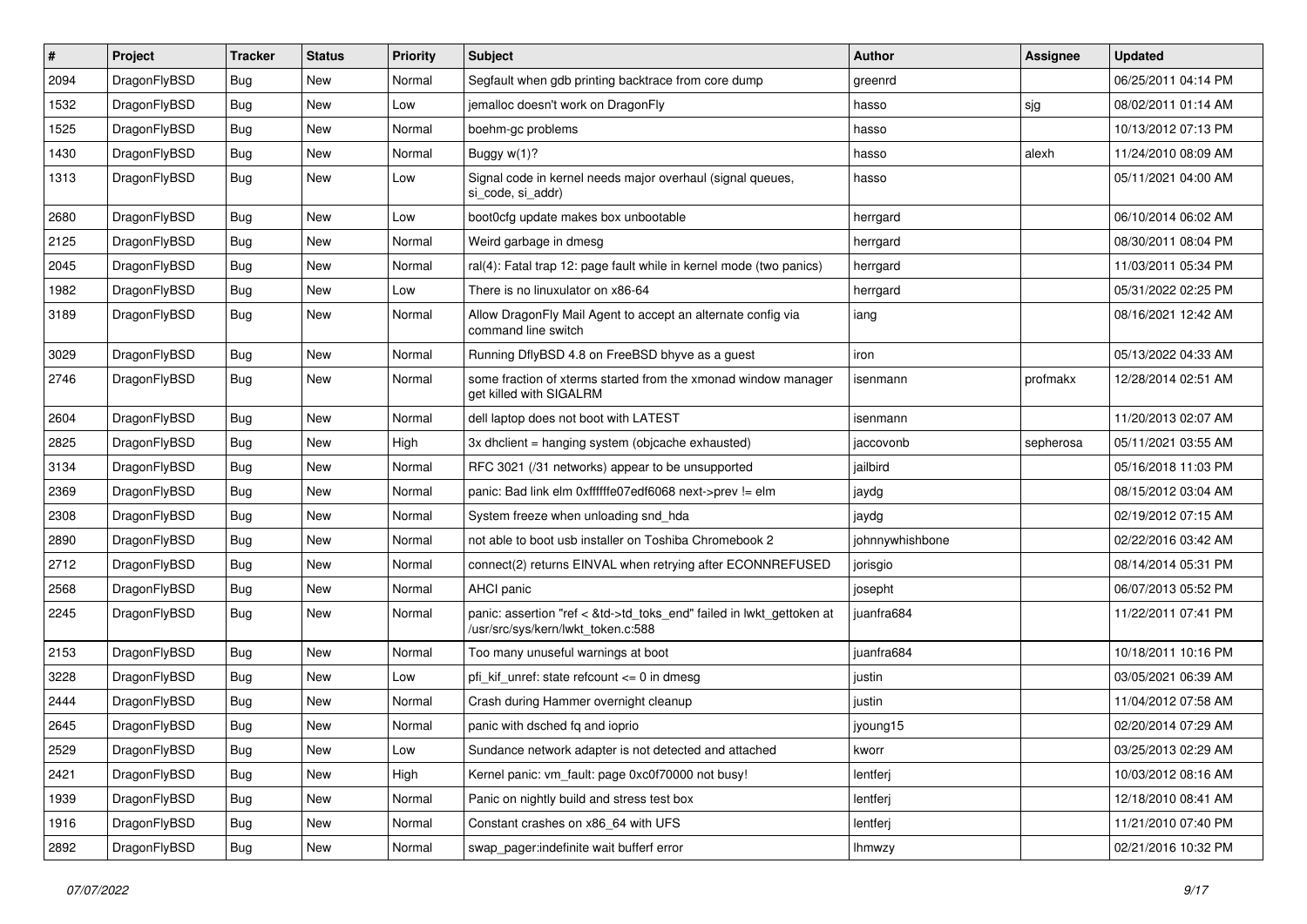| $\pmb{\#}$ | Project      | <b>Tracker</b> | <b>Status</b> | <b>Priority</b> | <b>Subject</b>                                                                                          | <b>Author</b>          | <b>Assignee</b> | <b>Updated</b>      |
|------------|--------------|----------------|---------------|-----------------|---------------------------------------------------------------------------------------------------------|------------------------|-----------------|---------------------|
| 2917       | DragonFlyBSD | Bug            | New           | Normal          | da8: reading primary partition table: error accessing offset<br>000000000000 for 512                    | liweitianux            |                 | 05/11/2021 08:43 PM |
| 2565       | DragonFlyBSD | <b>Bug</b>     | <b>New</b>    | Normal          | "ifconfig ix0 up" panic                                                                                 | Itpig402a              |                 | 06/03/2013 05:46 AM |
| 2434       | DragonFlyBSD | Bug            | New           | Normal          | BTX Halted - Boot fails on USB/GUI                                                                      | lucmv                  |                 | 10/17/2012 08:12 PM |
| 2808       | DragonFlyBSD | <b>Bug</b>     | <b>New</b>    | Normal          | X freeze by switching between X and VT - results in black screen                                        | lukesky333             |                 | 05/11/2021 03:55 AM |
| 2531       | DragonFlyBSD | Bug            | New           | Normal          | camcontrol fails to disable APM                                                                         | m.lombardi85           |                 | 03/23/2013 12:28 PM |
| 2370       | DragonFlyBSD | Bug            | <b>New</b>    | Normal          | panic: ffs_valloc: dup alloc                                                                            | marino                 | vsrinivas       | 02/01/2013 09:28 AM |
| 2167       | DragonFlyBSD | Bug            | <b>New</b>    | Normal          | shutdown/reboot fails after uptime msg                                                                  | marino                 |                 | 11/28/2011 03:01 AM |
| 2092       | DragonFlyBSD | Bug            | <b>New</b>    | Normal          | Panic: Bad link elm 0x next->prev != elm                                                                | masterblaster          | dillon          | 12/04/2011 12:49 PM |
| 3035       | DragonFlyBSD | Bug            | New           | Normal          | panic: assertion "cpu >= 0 && cpu < ncpus" failed in netisr_cpuport<br>at /usr/src/sys/net/netisr2.h:87 | masu                   |                 | 05/11/2017 01:24 AM |
| 2809       | DragonFlyBSD | Bug            | <b>New</b>    | Normal          | hammer mirror-stream                                                                                    | masu                   |                 | 04/10/2015 12:33 AM |
| 2067       | DragonFlyBSD | Bug            | <b>New</b>    | Normal          | sound/pcm: "play interrupt timeout, channel dead"                                                       | matthiasr              |                 | 05/11/2021 03:55 AM |
| 2598       | DragonFlyBSD | <b>Bug</b>     | New           | Normal          | i386 via USB Booting                                                                                    | mbzadegan              |                 | 10/21/2013 02:28 AM |
| 1293       | DragonFlyBSD | Bug            | <b>New</b>    | Normal          | 2.2.1-REL Installer Request                                                                             | mk                     | tuxillo         | 05/11/2021 04:00 AM |
| 3235       | DragonFlyBSD | Bug            | New           | Normal          | Kernel panic in devfs vnops.c                                                                           | mneumann               |                 | 04/28/2020 07:00 AM |
| 3222       | DragonFlyBSD | <b>Bug</b>     | New           | Normal          | gcc - undefined reference to '__atomic_load' (missing libatomic?)                                       | mneumann               |                 | 02/08/2020 02:45 AM |
| 2972       | DragonFlyBSD | Bug            | <b>New</b>    | Normal          | ipfw3 "deny to me" does not work correctly                                                              | mneumann               |                 | 12/27/2016 12:11 PM |
| 2881       | DragonFlyBSD | <b>Bug</b>     | New           | Normal          | Pulseaudio hangs/resets system when starting X11                                                        | mneumann               |                 | 01/09/2016 03:08 AM |
| 2788       | DragonFlyBSD | Bug            | <b>New</b>    | Normal          | ioctl GSLICEINFO: Not working for vnode slice                                                           | mneumann               |                 | 02/12/2015 07:49 AM |
| 3218       | DragonFlyBSD | Bug            | New           | Normal          | Kernel panics are not sent to comconsole when booted over EFI                                           | mqudsi                 |                 | 12/02/2019 08:52 PM |
| 679        | DragonFlyBSD | <b>Bug</b>     | <b>New</b>    | Low             | Netgraph backward compatibility for old *LEN constants                                                  | nant                   | nant            | 02/18/2014 05:45 AM |
| 2104       | DragonFlyBSD | Bug            | <b>New</b>    | Normal          | network configuration seg. fault on install CD                                                          | navratil               |                 | 07/26/2011 07:55 AM |
| 3215       | DragonFlyBSD | <b>Bug</b>     | New           | Normal          | Hang in tcdrain(3) after write $(3)$                                                                    | noloader               |                 | 11/25/2019 03:08 PM |
| 2622       | DragonFlyBSD | Bug            | New           | Normal          | VAIO FIT15E fn keys support                                                                             | nonsolosoft            |                 | 12/31/2013 01:31 AM |
| 2621       | DragonFlyBSD | Bug            | New           | Normal          | core dump using cdrom                                                                                   | nonsolosoft            |                 | 12/27/2013 12:43 AM |
| 2412       | DragonFlyBSD | Bug            | <b>New</b>    | Normal          | wlan0 fails to get address via dhclient                                                                 | nonsolosoft            |                 | 08/30/2012 05:55 AM |
| 2182       | DragonFlyBSD | Bug            | <b>New</b>    | Normal          | if msk PHY FIFO underrun/overflow                                                                       | nonsolosoft            |                 | 09/03/2012 06:39 AM |
| 1193       | DragonFlyBSD | Bug            | New           | Normal          | kernel doesn't recognize cdrom drive                                                                    | nonsolosoft            |                 | 01/25/2014 09:11 PM |
| 3052       | DragonFlyBSD | Bug            | New           | Normal          | panic DragonFly v4.8.1-RELEASE by mounting a malformed NTFS<br>image [64.000]                           | open.source@ribose.com |                 | 08/14/2017 03:22 AM |
| 3051       | DragonFlyBSD | Bug            | New           | Normal          | panic DragonFly v4.8.1-RELEASE by mounting a malformed NTFS<br>image [12.000]                           | open.source@ribose.com |                 | 08/14/2017 03:20 AM |
| 3049       | DragonFlyBSD | <b>Bug</b>     | New           | Normal          | panic DragonFly v4.8.1-RELEASE by mounting a malformed<br>msdosfs image [12.128]                        | open.source@ribose.com |                 | 08/14/2017 02:53 AM |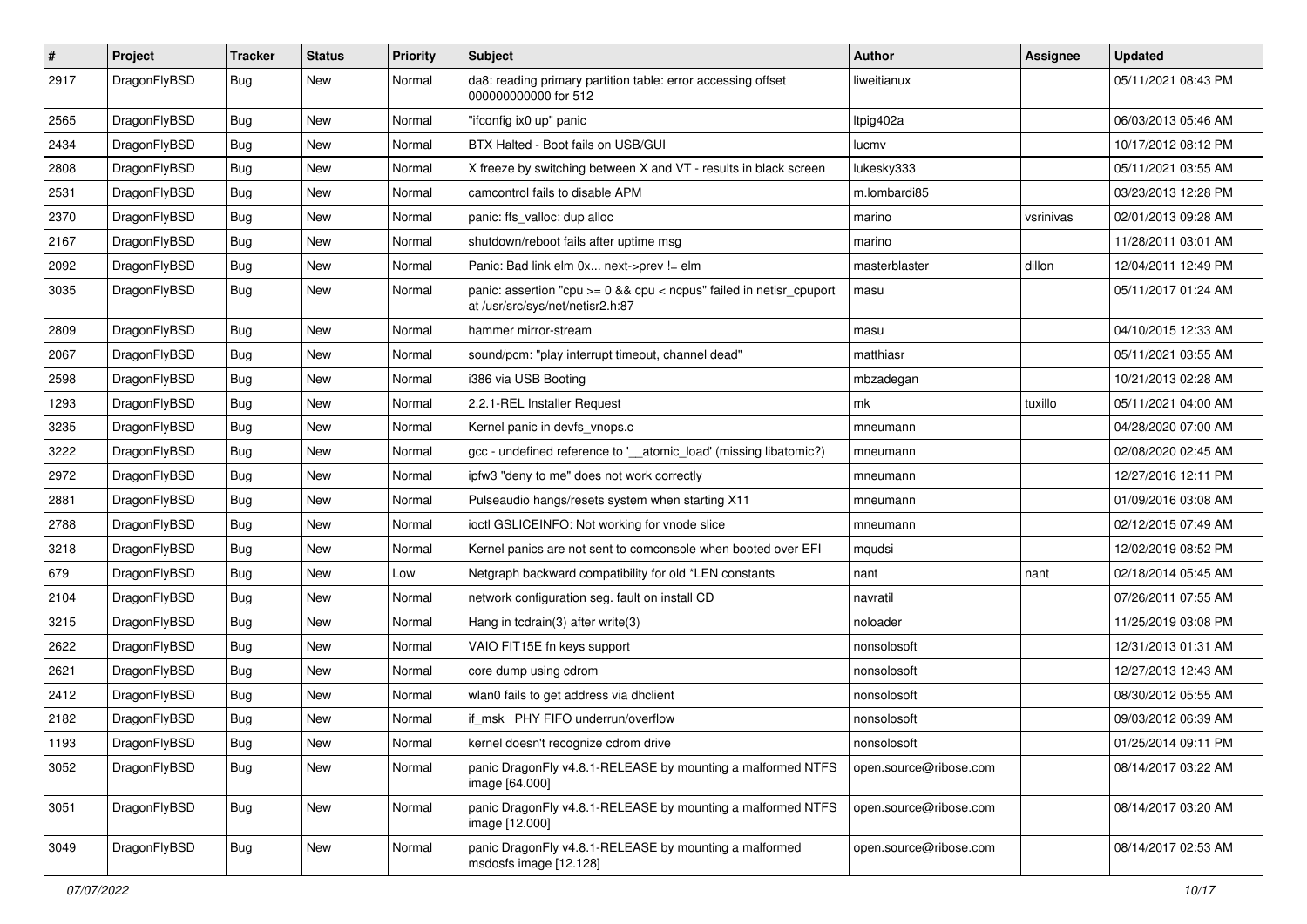| #    | Project      | <b>Tracker</b> | <b>Status</b> | <b>Priority</b> | Subject                                                                                                        | <b>Author</b> | Assignee | <b>Updated</b>      |
|------|--------------|----------------|---------------|-----------------|----------------------------------------------------------------------------------------------------------------|---------------|----------|---------------------|
| 2802 | DragonFlyBSD | Bug            | <b>New</b>    | Normal          | USB Wifi urtwn0 crash from cd boot                                                                             | opvalues      |          | 03/10/2015 01:07 AM |
| 2799 | DragonFlyBSD | Bug            | <b>New</b>    | Normal          | Fatal trap 12 caused by moused(8) -p /dev/cual0                                                                | opvalues      |          | 03/04/2015 11:01 PM |
| 3107 | DragonFlyBSD | <b>Bug</b>     | <b>New</b>    | Low             | ACPI interrupt storm when loading i915 on Lenovo T460                                                          | oyvinht       |          | 07/15/2020 07:01 AM |
| 2874 | DragonFlyBSD | Bug            | <b>New</b>    | Normal          | make world DESTDIR=/emptydir fails                                                                             | pascii        |          | 12/25/2015 07:04 AM |
| 2117 | DragonFlyBSD | <b>Bug</b>     | New           | High            | ACPI and/or bce(4) problem with 2.11.0.673.g0d557 on HP DL380<br>G <sub>6</sub>                                | pauska        |          | 08/22/2011 10:15 AM |
| 2898 | DragonFlyBSD | Bug            | <b>New</b>    | Normal          | <b>HAMMER</b> panic                                                                                            | pavalos       |          | 11/03/2018 07:05 AM |
| 2526 | DragonFlyBSD | <b>Bug</b>     | <b>New</b>    | Normal          | hammer cleanup doesn't run on first day of DST                                                                 | pavalos       |          | 10/18/2016 05:28 PM |
| 2248 | DragonFlyBSD | Bug            | <b>New</b>    | Normal          | sysctl panic                                                                                                   | pavalos       |          | 11/23/2011 06:23 PM |
| 2199 | DragonFlyBSD | Bug            | <b>New</b>    | Normal          | screen segfaults if utmpx isn't present                                                                        | pavalos       |          | 11/15/2011 10:52 PM |
| 2099 | DragonFlyBSD | Bug            | New           | Normal          | page fault panic in vm system                                                                                  | pavalos       |          | 07/10/2011 08:51 AM |
| 2048 | DragonFlyBSD | Bug            | <b>New</b>    | Normal          | panic: ffs_sync: rofs mod                                                                                      | pavalos       |          | 04/12/2011 05:45 AM |
| 2008 | DragonFlyBSD | <b>Bug</b>     | New           | Normal          | lwkt_setcpu_remote: td->td_flags 00800621 console flood                                                        | pavalos       |          | 03/06/2011 09:37 PM |
| 1969 | DragonFlyBSD | <b>Bug</b>     | <b>New</b>    | Normal          | pf-related network problem                                                                                     | pavalos       | lentferj | 02/01/2011 06:57 PM |
| 1949 | DragonFlyBSD | <b>Bug</b>     | <b>New</b>    | Normal          | iwn panic                                                                                                      | pavalos       |          | 01/30/2011 03:21 AM |
| 1946 | DragonFlyBSD | <b>Bug</b>     | <b>New</b>    | Normal          | ieee80211 panic                                                                                                | pavalos       | josepht  | 01/27/2011 06:00 PM |
| 1769 | DragonFlyBSD | Bug            | <b>New</b>    | Normal          | panic: assertion: _tp->tt_msg->tt_cpuid == mycpuid in<br>tcp_callout_active                                    | pavalos       | sjg      | 05/15/2022 11:07 AM |
| 599  | DragonFlyBSD | Bug            | <b>New</b>    | Urgent          | 1.9.0 reproducable panic                                                                                       | pavalos       |          | 12/22/2010 01:08 AM |
| 3226 | DragonFlyBSD | Bug            | <b>New</b>    | Normal          | Xorg freezes in vm: thread stuck in "objtrm1"                                                                  | peeter        |          | 04/08/2020 02:10 AM |
| 2970 | DragonFlyBSD | Bug            | New           | Normal          | kernel 4.7: "Is -I" causes panic on UDF filesystem: "bgetvp -<br>overlapping buffer"                           | peeter        |          | 12/21/2016 02:46 AM |
| 1943 | DragonFlyBSD | Bug            | <b>New</b>    | Normal          | hammer assertion panic                                                                                         | peter         |          | 12/27/2010 12:45 AM |
| 1990 | DragonFlyBSD | Bug            | <b>New</b>    | Normal          | /mnt too large to mount                                                                                        | peur.neu      |          | 02/16/2011 11:24 PM |
| 1951 | DragonFlyBSD | Bug            | <b>New</b>    | Normal          | dma_timeouts at phyaddr on a good hdd                                                                          | peur.neu      |          | 01/04/2011 07:12 AM |
| 3247 | DragonFlyBSD | Bug            | <b>New</b>    | Normal          | Kernel panic doing nothing much                                                                                | phma          |          | 09/12/2020 11:40 PM |
| 2816 | DragonFlyBSD | <b>Bug</b>     | New           | Normal          | A multitasking process being debugged can get stuck                                                            | phma          |          | 05/19/2015 03:57 AM |
| 2611 | DragonFlyBSD | <b>Bug</b>     | <b>New</b>    | Normal          | Change in IP address results in network not working                                                            | phma          |          | 12/05/2013 07:55 PM |
| 2557 | DragonFlyBSD | Bug            | <b>New</b>    | Normal          | stock 3.4.1 kernel halts during booting if dm and dm_target_crypt<br>are loaded and RAID controller is present | phma          |          | 05/12/2013 10:38 PM |
| 2552 | DragonFlyBSD | <b>Bug</b>     | New           | Low             | hammer recovery should indicate progress                                                                       | phma          |          | 05/03/2013 12:13 AM |
| 2547 | DragonFlyBSD | <b>Bug</b>     | New           | High            | crashed while doing a dry run of pkg_rolling-replace                                                           | phma          |          | 04/18/2013 10:40 PM |
| 2389 | DragonFlyBSD | Bug            | New           | Normal          | computer crashed while listing processes                                                                       | phma          |          | 06/18/2012 02:49 PM |
| 2387 | DragonFlyBSD | Bug            | New           | Normal          | hammer ignores -t during dedup                                                                                 | phma          |          | 06/17/2012 12:30 PM |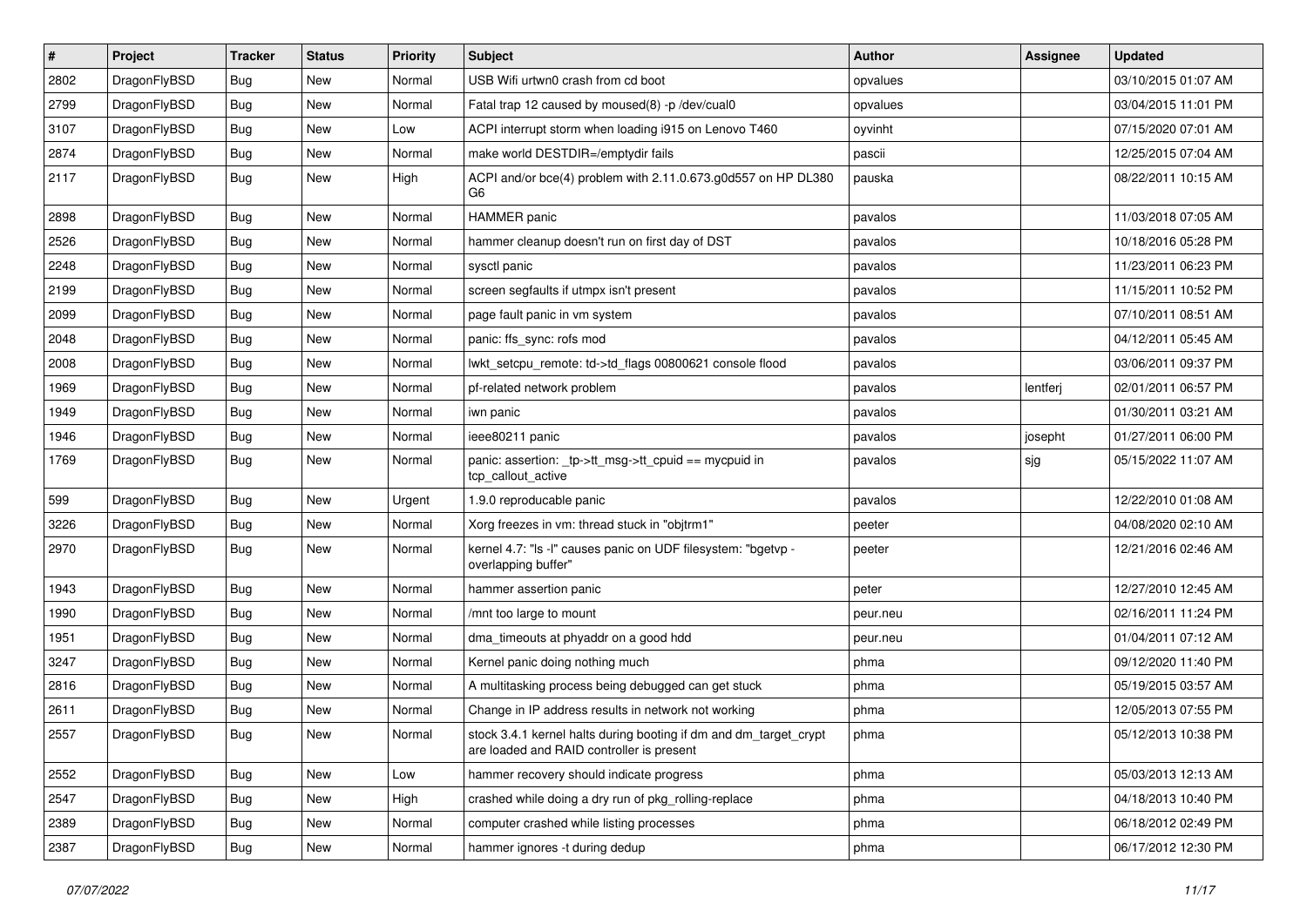| #    | Project      | Tracker    | <b>Status</b> | <b>Priority</b> | <b>Subject</b>                                                                                                                                                                                    | <b>Author</b> | Assignee | <b>Updated</b>      |
|------|--------------|------------|---------------|-----------------|---------------------------------------------------------------------------------------------------------------------------------------------------------------------------------------------------|---------------|----------|---------------------|
| 2331 | DragonFlyBSD | Bug        | New           | Normal          | reading mouse mode from unopen file descriptor hangs mouse<br>driver                                                                                                                              | phma          |          | 03/14/2012 09:43 AM |
| 2311 | DragonFlyBSD | <b>Bug</b> | <b>New</b>    | Normal          | Xorg crash having something to do with drm                                                                                                                                                        | phma          |          | 02/22/2012 09:59 AM |
| 2306 | DragonFlyBSD | Bug        | <b>New</b>    | Normal          | a crash starts the kernel debugger in text mode, but just reboots in X                                                                                                                            | phma          |          | 02/11/2012 08:02 PM |
| 1559 | DragonFlyBSD | Bug        | New           | Normal          | kernel trap                                                                                                                                                                                       | phma          |          | 11/27/2021 08:43 AM |
| 3302 | DragonFlyBSD | Bug        | <b>New</b>    | Normal          | Will not boot on System76 Lemur Pro (lemp10)                                                                                                                                                      | piecuch       |          | 11/03/2021 10:21 AM |
| 3298 | DragonFlyBSD | Bug        | New           | Normal          | Running "w" and having logged in via XDM through VNC, "w" prints<br>an extra error message                                                                                                        | piecuch       |          | 10/25/2021 09:16 AM |
| 3239 | DragonFlyBSD | <b>Bug</b> | <b>New</b>    | Normal          | unable to SIGKILL glitched emacs                                                                                                                                                                  | piecuch       |          | 05/26/2020 03:30 AM |
| 3238 | DragonFlyBSD | Bug        | <b>New</b>    | Normal          | race conditions when printing from vkernel console                                                                                                                                                | piecuch       |          | 05/19/2020 02:50 PM |
| 2496 | DragonFlyBSD | <b>Bug</b> | <b>New</b>    | Normal          | NTFS malloc limit exceeded                                                                                                                                                                        | plasmob       | tuxillo  | 02/19/2013 08:47 AM |
| 3245 | DragonFlyBSD | Bug        | <b>New</b>    | Normal          | panic: free: guard1x fail, i915 load from loader.conf                                                                                                                                             | polachok      |          | 08/21/2020 10:36 AM |
| 1942 | DragonFlyBSD | Bug        | <b>New</b>    | Normal          | locking against myself in getcacheblk()?                                                                                                                                                          | qhwt.dfly     |          | 05/31/2022 02:15 PM |
| 1917 | DragonFlyBSD | <b>Bug</b> | <b>New</b>    | Normal          | panic: assertion: (RB EMPTY(&ip->rec_tree) && (ip->flags &<br>HAMMER_INODE_XDIRTY) == 0)    (!RB_EMPTY(&ip->rec_tree)<br>&& (ip->flags & HAMMER_INODE_XDIRTY) != 0) in<br>hammer flush inode done | qhwt.dfly     |          | 11/24/2010 03:23 AM |
| 1876 | DragonFlyBSD | <b>Bug</b> | <b>New</b>    | Normal          | devfs in jail + logging out from console(ttyv1+) -> panic                                                                                                                                         | qhwt.dfly     | tuxillo  | 05/31/2022 03:24 PM |
| 2371 | DragonFlyBSD | <b>Bug</b> | <b>New</b>    | Normal          | Timezone problem with America/Sao Paulo                                                                                                                                                           | raitech       |          | 05/17/2012 01:42 PM |
| 3313 | DragonFlyBSD | Bug        | <b>New</b>    | Normal          | Can't boot from my live USB at all. The kernel loading process<br>hangs.                                                                                                                          | rempas        |          | 06/03/2022 12:16 AM |
| 2822 | DragonFlyBSD | <b>Bug</b> | <b>New</b>    | Normal          | USB 3.0 stick throws "reading primary partition table: error<br>accessing offset 000[] for 152" error, while the stick works on any<br>other OS I tested                                          | revuwa        | profmakx | 06/29/2015 05:56 AM |
| 2675 | DragonFlyBSD | Bug        | New           | Low             | Ultimate N WiFi Link 5300 get iwn intr: fatal firmware error on 5GHz                                                                                                                              | revuwa        |          | 05/11/2021 04:07 AM |
| 1836 | DragonFlyBSD | <b>Bug</b> | <b>New</b>    | Normal          | Incorrect TCP checksum show up in tcpdump                                                                                                                                                         | robgar1       |          | 05/15/2022 11:22 AM |
| 2430 | DragonFlyBSD | Bug        | <b>New</b>    | Normal          | Alternate Password Hash method                                                                                                                                                                    | robin.carey1  |          | 10/07/2012 06:28 AM |
| 2138 | DragonFlyBSD | Bug        | <b>New</b>    | Normal          | > 100% CPU usage                                                                                                                                                                                  | robin.carey1  |          | 09/26/2011 12:20 PM |
| 600  | DragonFlyBSD | <b>Bug</b> | New           | Low             | /sys/libkern/karc4random                                                                                                                                                                          | robin carey5  | profmakx | 01/19/2015 03:07 AM |
| 2626 | DragonFlyBSD | <b>Bug</b> | <b>New</b>    | Normal          | iwn driver drops with error: "firmware error 'iwn intr: fatal firmware<br>error""                                                                                                                 | rodyaj        |          | 01/09/2014 05:50 AM |
| 2738 | DragonFlyBSD | <b>Bug</b> | <b>New</b>    | Normal          | Hammer: Strange behavior when trying to recover old version of<br>moved file                                                                                                                      | roland        |          | 11/20/2014 08:02 AM |
| 3141 | DragonFlyBSD | <b>Bug</b> | <b>New</b>    | Normal          | dhclient blocks boot process                                                                                                                                                                      | rowo          |          | 12/16/2018 11:01 AM |
| 2887 | DragonFlyBSD | Bug        | New           | Low             | Missing extattr namespace to string and<br>extattr string to namespace functions                                                                                                                  | rubenk        |          | 02/06/2016 05:09 AM |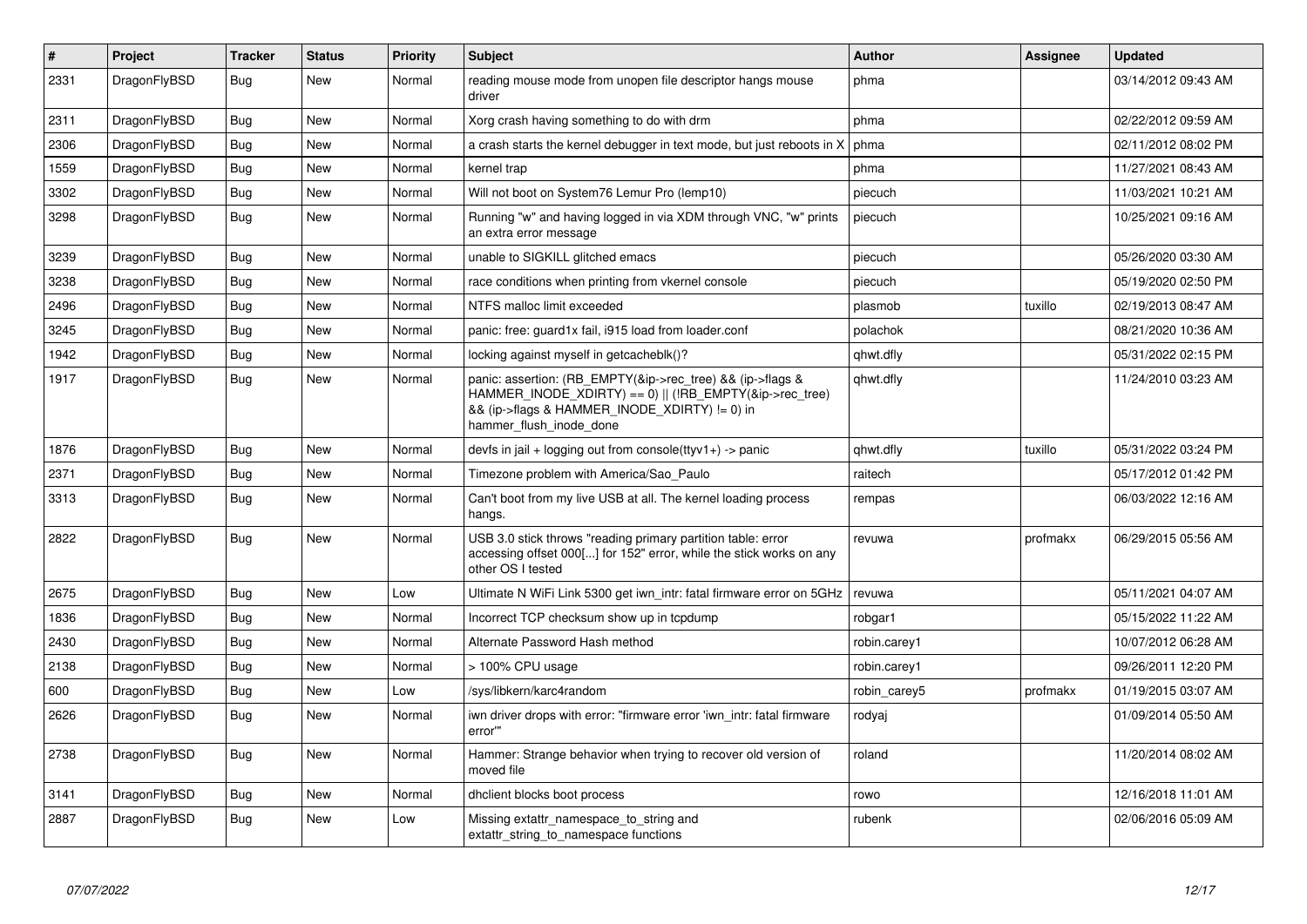| #    | Project      | <b>Tracker</b> | <b>Status</b> | <b>Priority</b> | Subject                                                                              | <b>Author</b> | Assignee | <b>Updated</b>      |
|------|--------------|----------------|---------------|-----------------|--------------------------------------------------------------------------------------|---------------|----------|---------------------|
| 2423 | DragonFlyBSD | Bug            | <b>New</b>    | Urgent          | After multiple panics/locks, hitting KKASSERT in<br>hammer init cursor               | rumcic        |          | 09/18/2012 02:28 AM |
| 2080 | DragonFlyBSD | Bug            | <b>New</b>    | Normal          | panic: lockmgr thrd sleep: called from interrupt, ipi, or hard code<br>section       | rumcic        |          | 05/30/2011 05:06 PM |
| 2072 | DragonFlyBSD | <b>Bug</b>     | New           | Normal          | Fatal trap 12: stopped at lwkt_send_ipiq3                                            | rumcic        |          | 05/17/2011 04:12 AM |
| 1975 | DragonFlyBSD | <b>Bug</b>     | <b>New</b>    | Normal          | Applications seg fault in select() and poll()                                        | rumcic        |          | 05/31/2022 02:58 PM |
| 1874 | DragonFlyBSD | <b>Bug</b>     | <b>New</b>    | Normal          | mpd listening on all IPs, accepting only on one                                      | rumcic        |          | 05/08/2011 01:01 PM |
| 1873 | DragonFlyBSD | <b>Bug</b>     | New           | Normal          | Panic upon usb mouse detach and reattaching                                          | rumcic        |          | 02/01/2011 09:53 AM |
| 2316 | DragonFlyBSD | <b>Bug</b>     | New           | Normal          | Ungraceful invalid password handling for adding a new user in the<br>installer       | rune          |          | 04/27/2012 11:23 PM |
| 3047 | DragonFlyBSD | <b>Bug</b>     | <b>New</b>    | Normal          | HAMMER critical write error                                                          | samuel        |          | 06/19/2019 09:50 AM |
| 2123 | DragonFlyBSD | <b>Bug</b>     | <b>New</b>    | Normal          | hammer is losing files                                                               | schmir        |          | 08/30/2011 07:56 PM |
| 2042 | DragonFlyBSD | <b>Bug</b>     | <b>New</b>    | Normal          | kernel panic, when run boot0cfg                                                      | sepherosa     |          | 05/31/2022 03:01 PM |
| 1944 | DragonFlyBSD | <b>Bug</b>     | <b>New</b>    | Normal          | panic: backing_object 0xdea7b258 was somehow re-referenced<br>during collapse!       | sepherosa     |          | 12/27/2010 02:06 AM |
| 2924 | DragonFlyBSD | <b>Bug</b>     | New           | Normal          | cat -v fails to tag characters in extended table with M- prefix with<br>some locales | sevan         |          | 07/11/2016 07:18 AM |
| 2124 | DragonFlyBSD | <b>Bug</b>     | <b>New</b>    | Normal          | getty repeating too quickly on port /dev/ttyv0                                       | sgeorge.ml    |          | 09/01/2011 04:28 AM |
| 2891 | DragonFlyBSD | <b>Bug</b>     | <b>New</b>    | Normal          | Kernel panic in IEEE802.11 related code                                              | shamaz        |          | 05/29/2016 05:49 PM |
| 2863 | DragonFlyBSD | <b>Bug</b>     | <b>New</b>    | Normal          | HAMMER synch tid is zero                                                             | shamaz        |          | 12/12/2015 11:24 PM |
| 2820 | DragonFlyBSD | <b>Bug</b>     | <b>New</b>    | Normal          | TP-Link USB Wi-Fi adapter cannot be reattached to the system                         | shamaz        |          | 05/22/2015 09:45 PM |
| 1961 | DragonFlyBSD | <b>Bug</b>     | <b>New</b>    | Normal          | Can't create dump from DDB                                                           | shamaz        |          | 01/29/2011 09:02 PM |
| 1935 | DragonFlyBSD | <b>Bug</b>     | <b>New</b>    | Normal          | mouse does not work after switching between x and console                            | shamaz        |          | 12/13/2010 10:06 AM |
| 1884 | DragonFlyBSD | Bug            | <b>New</b>    | Normal          | System completely freezes while listening music (devbuf: malloc<br>limit exceeded)   | shamaz        |          | 01/24/2011 05:00 PM |
| 2141 | DragonFlyBSD | <b>Bug</b>     | <b>New</b>    | Urgent          | loader and/or documentation broken                                                   | sjg           |          | 01/20/2012 10:51 AM |
| 2061 | DragonFlyBSD | <b>Bug</b>     | <b>New</b>    | Normal          | USB keyboard boot panic                                                              | sjg           |          | 05/04/2012 12:20 AM |
| 1786 | DragonFlyBSD | <b>Bug</b>     | <b>New</b>    | Normal          | Calling NULL function pointer initiates panic loop                                   | sjg           |          | 10/11/2010 05:28 PM |
| 1964 | DragonFlyBSD | <b>Bug</b>     | <b>New</b>    | Normal          | iwn (panic assertion : wlan_assert_serialized)                                       | sjmm.ptr      | josepht  | 02/01/2011 12:57 PM |
| 2936 | DragonFlyBSD | <b>Bug</b>     | <b>New</b>    | Normal          | loader.efi crashes while loading kernel                                              | spaceille     |          | 08/20/2016 06:17 AM |
| 2587 | DragonFlyBSD | <b>Bug</b>     | New           | Normal          | SATA DVD writer not detected by DragonFly                                            | srussell      |          | 09/04/2020 08:55 AM |
| 2586 | DragonFlyBSD | <b>Bug</b>     | New           | Normal          | pf: "modulate" state seems problematic                                               | srussell      |          | 09/25/2013 07:36 PM |
| 2077 | DragonFlyBSD | <b>Bug</b>     | New           | Normal          | USB devices conflicting                                                              | srussell      |          | 05/17/2011 05:12 PM |
| 3129 | DragonFlyBSD | <b>Bug</b>     | New           | High            | Kernel panic with 5.2.0 on A2SDi-4C-HLN4F                                            | stateless     |          | 04/24/2018 12:50 AM |
| 2055 | DragonFlyBSD | <b>Bug</b>     | New           | Normal          | $ssh + IPV6 + bridge \Rightarrow$ connection freezes                                 | steve         |          | 04/24/2011 07:13 PM |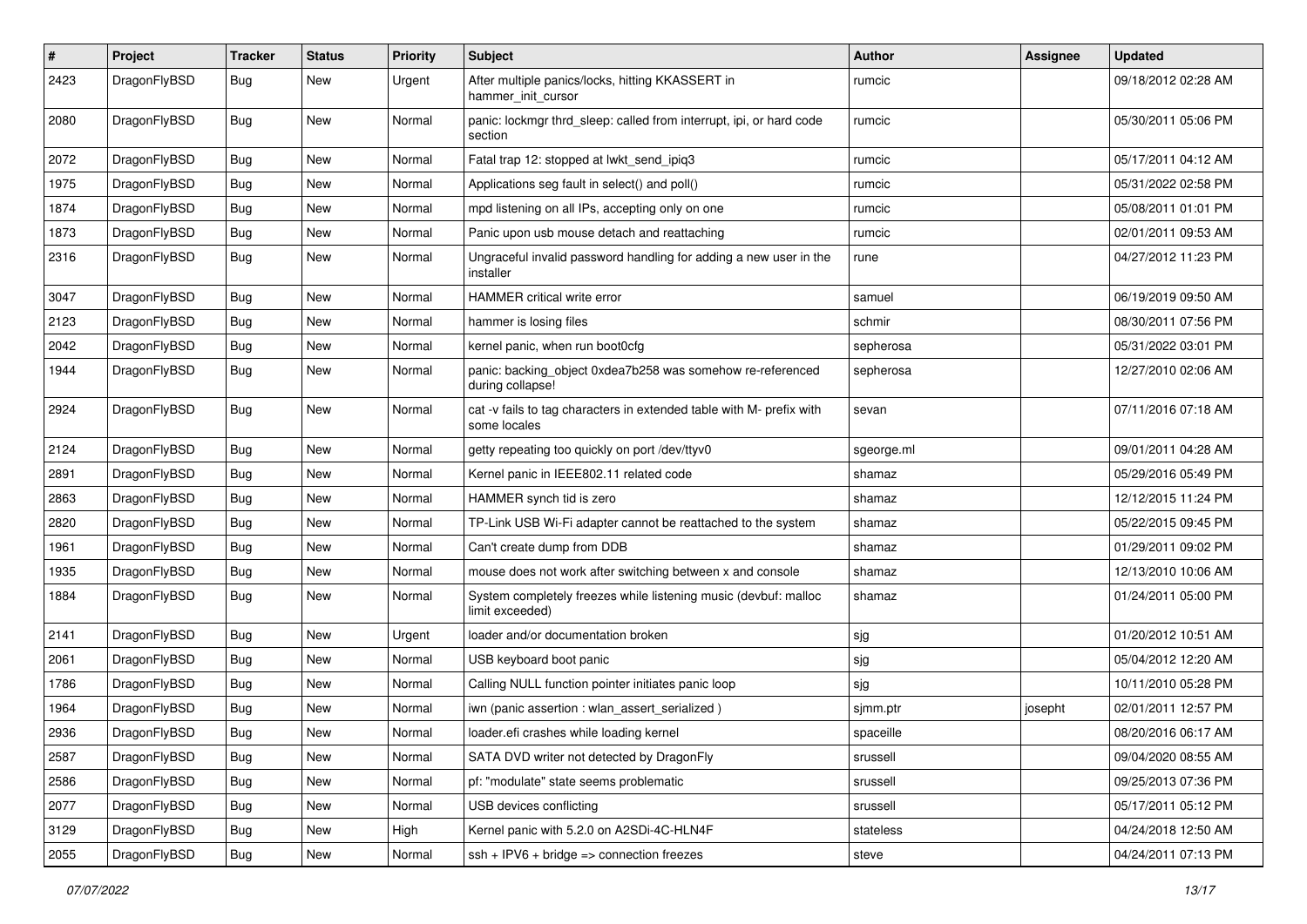| ∦    | Project      | <b>Tracker</b> | <b>Status</b> | <b>Priority</b> | Subject                                                                                                  | Author            | Assignee | <b>Updated</b>      |
|------|--------------|----------------|---------------|-----------------|----------------------------------------------------------------------------------------------------------|-------------------|----------|---------------------|
| 2004 | DragonFlyBSD | <b>Bug</b>     | New           | Normal          | LWKT_WAIT_IPIQ panic                                                                                     | steve             |          | 03/08/2011 05:46 PM |
| 2020 | DragonFlyBSD | Bug            | <b>New</b>    | Low             | Port brcm80211 driver from Linux to DragonFly BSD                                                        | studer            |          | 03/05/2011 10:54 PM |
| 2082 | DragonFlyBSD | <b>Bug</b>     | New           | Normal          | dfbsd 2.10.1 amd64 - mc port build error with 'bmake bin-install'                                        | sun-doctor        |          | 05/25/2011 07:18 PM |
| 2509 | DragonFlyBSD | Bug            | New           | Normal          | Redefinition of DIRBLKSIZ in restore(8)                                                                  | swildner          |          | 06/04/2022 04:40 AM |
| 1913 | DragonFlyBSD | Bug            | New           | Normal          | panic: assertion: ip->flush_state != HAMMER_FST_FLUSH in<br>hammer flush inode core                      | swildner          |          | 11/20/2010 05:27 PM |
| 1907 | DragonFlyBSD | Bug            | <b>New</b>    | Normal          | Hammer crash in hammer_flusher_flush()                                                                   | swildner          |          | 11/11/2010 05:07 AM |
| 3217 | DragonFlyBSD | <b>Bug</b>     | New           | Normal          | rescue tools: make install fails if rescue folder doesn't exist                                          | t dfbsd           |          | 11/27/2019 08:16 PM |
| 2915 | DragonFlyBSD | Bug            | <b>New</b>    | High            | Hammer mirror-copy problem                                                                               | t dfbsd           |          | 08/25/2016 05:28 AM |
| 3036 | DragonFlyBSD | <b>Bug</b>     | <b>New</b>    | Normal          | panic in icmp_redirect_start() ASSERT_IN_NETISR(0)                                                       | tautolog          |          | 05/11/2017 07:27 PM |
| 2609 | DragonFlyBSD | Bug            | <b>New</b>    | Normal          | master: panic: assertion<br>"LWKT_TOKEN_HELD_ANY(vm_object_token(object))" failed in<br>swp pager lookup | thomas.nikolajsen |          | 11/28/2013 11:36 AM |
| 2436 | DragonFlyBSD | Bug            | New           | Normal          | panic: assertion "lp->lwp_qcpu == dd->cpuid" failed in<br>dfly_acquire_curproc                           | thomas.nikolajsen |          | 01/23/2013 11:07 AM |
| 1984 | DragonFlyBSD | Bug            | New           | Normal          | hammer mount fails after crash - HAMMER: FIFO record bad head<br>signature                               | thomas.nikolajsen |          | 03/08/2011 06:57 PM |
| 3316 | DragonFlyBSD | <b>Bug</b>     | <b>New</b>    | Normal          | hammer2_dirent_create() allows creating >1 dirents with the same<br>name                                 | tkusumi           |          | 06/05/2022 12:35 PM |
| 3266 | DragonFlyBSD | Bug            | <b>New</b>    | High            | Filesystems broken due to "KKASSERT(count &<br>TOK_COUNTMASK);"                                          | tkusumi           |          | 03/15/2021 01:21 PM |
| 3249 | DragonFlyBSD | Bug            | <b>New</b>    | Normal          | HAMMER2 fsync(2) not working properly                                                                    | tkusumi           |          | 09/21/2020 07:07 AM |
| 3246 | DragonFlyBSD | Bug            | New           | Normal          | HAMMER2 unable to handle ENOSPC properly                                                                 | tkusumi           |          | 09/04/2020 11:11 AM |
| 3184 | DragonFlyBSD | <b>Bug</b>     | <b>New</b>    | Normal          | tsleep(9) return value when PCATCH specified                                                             | tkusumi           |          | 04/03/2019 06:49 AM |
| 2857 | DragonFlyBSD | <b>Bug</b>     | New           | Normal          | hammer stalls via bitcoin-qt                                                                             | tkusumi           |          | 11/30/2015 06:52 AM |
| 2812 | DragonFlyBSD | Bug            | <b>New</b>    | Normal          | Panic on Intel DE3815TYKHE                                                                               | tmorp             |          | 05/14/2015 03:14 PM |
| 2931 | DragonFlyBSD | <b>Bug</b>     | New           | Low             | 'gdb' of 'vkernel' unable to print backtrace                                                             | tofergus          |          | 07/26/2016 01:51 PM |
| 2930 | DragonFlyBSD | Bug            | <b>New</b>    | High            | 'objcache' causes panic during 'nfs_readdir'                                                             | tofergus          |          | 07/26/2016 01:09 PM |
| 2473 | DragonFlyBSD | Bug            | New           | Normal          | Kernel crash when trying to up the wpi0 device (Dfly<br>v3.3.0.758.g47388-DEVELOPMENT)                   | tomaz             |          | 02/24/2014 08:50 AM |
| 3319 | DragonFlyBSD | <b>Bug</b>     | New           | Normal          | setproctitle() calls can change effect of later setproctitle() calls                                     | tonyc             |          | 06/29/2022 06:10 PM |
| 3252 | DragonFlyBSD | <b>Bug</b>     | New           | Normal          | tcsetattr/tcgetattr set errno incorrectly on non-TTY                                                     | tonyc             |          | 10/26/2020 09:34 PM |
| 3231 | DragonFlyBSD | <b>Bug</b>     | New           | Normal          | wifi drops on 5.8                                                                                        | tse               |          | 04/06/2020 05:08 AM |
| 3225 | DragonFlyBSD | Bug            | New           | Normal          | nfsd freeze when using qemu                                                                              | tse               |          | 03/17/2020 11:52 AM |
| 3208 | DragonFlyBSD | Bug            | New           | Normal          | Crash related to nfsd                                                                                    | tse               |          | 06/11/2020 05:52 AM |
| 3199 | DragonFlyBSD | Bug            | New           | Normal          | PFS label not found panic                                                                                | tse               |          | 08/21/2019 03:51 AM |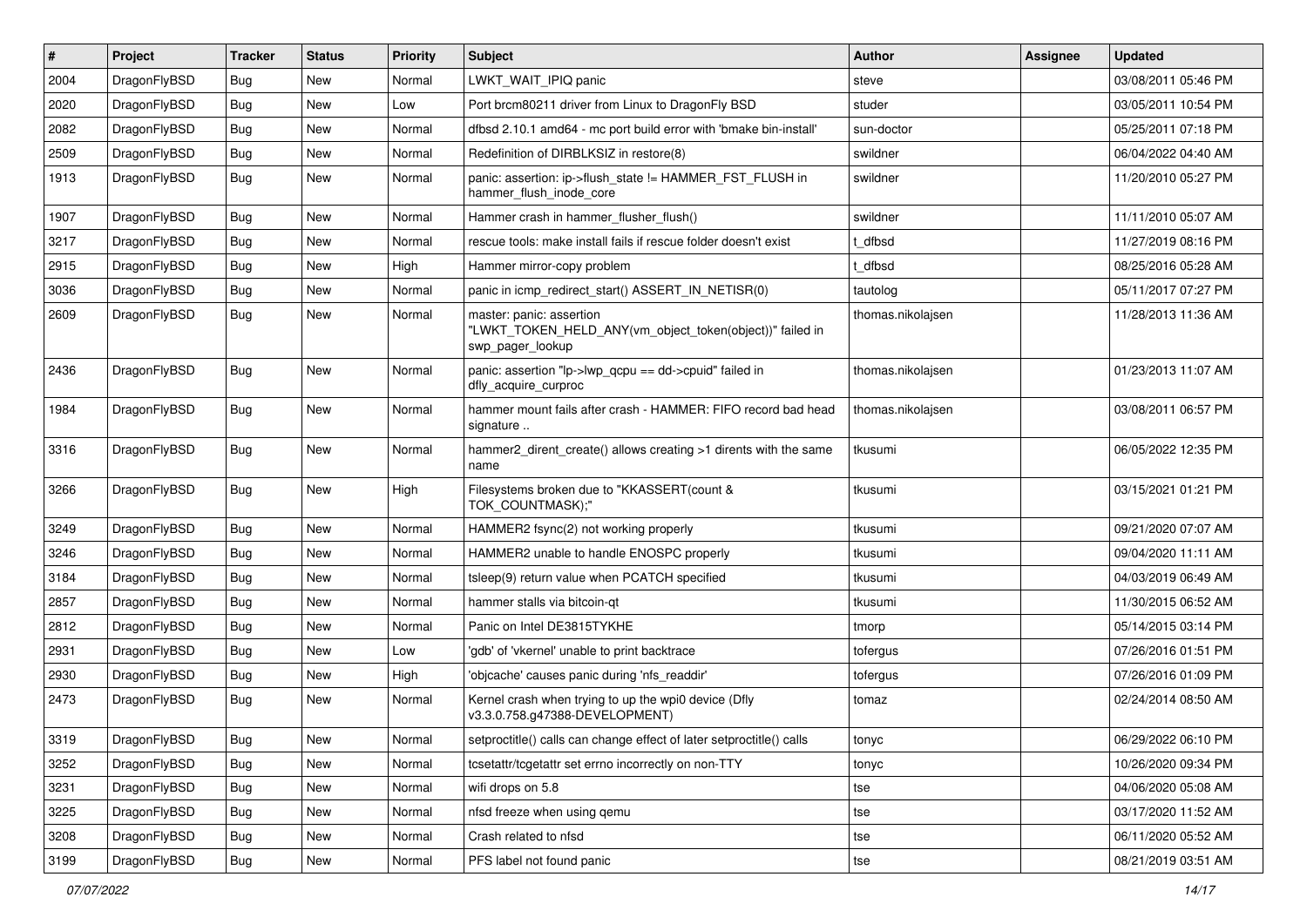| $\vert$ # | Project      | <b>Tracker</b> | <b>Status</b> | <b>Priority</b> | <b>Subject</b>                                                                               | <b>Author</b> | Assignee  | <b>Updated</b>      |
|-----------|--------------|----------------|---------------|-----------------|----------------------------------------------------------------------------------------------|---------------|-----------|---------------------|
| 3197      | DragonFlyBSD | <b>Bug</b>     | <b>New</b>    | Normal          | DragonFly upgrades                                                                           | tse           |           | 04/18/2020 04:18 PM |
| 3170      | DragonFlyBSD | <b>Bug</b>     | <b>New</b>    | Normal          | repeatable nfsd crash                                                                        | tse           |           | 06/11/2020 05:52 AM |
| 2140      | DragonFlyBSD | Bug            | <b>New</b>    | High            | hammer io delallocate panic with 'duplicate entry' message                                   | ttw           |           | 10/07/2011 12:22 PM |
| 3314      | DragonFlyBSD | Bug            | <b>New</b>    | Normal          | Bring virtio console(4) from FreeBSD                                                         | tuxillo       | tuxillo   | 05/29/2022 08:24 AM |
| 3196      | DragonFlyBSD | Bug            | <b>New</b>    | Normal          | test issue after redmine upgrade (2)                                                         | tuxillo       |           | 07/05/2019 04:33 AM |
| 3157      | DragonFlyBSD | Bug            | <b>New</b>    | Normal          | TP-Link UE300 not working in 5.2-RELEASE                                                     | tuxillo       |           | 11/15/2018 02:08 PM |
| 2647      | DragonFlyBSD | Bug            | <b>New</b>    | Normal          | HAMMER panic on 3.6.0                                                                        | tuxillo       |           | 05/11/2021 03:54 AM |
| 2641      | DragonFlyBSD | <b>Bug</b>     | <b>New</b>    | Normal          | Panic when loading natapci as module                                                         | tuxillo       |           | 05/11/2021 03:54 AM |
| 2630      | DragonFlyBSD | Bug            | New           | Normal          | Bring in latest iconv fixes from FreeBSD10 as well as csmapper<br>updates                    | tuxillo       |           | 05/11/2021 03:54 AM |
| 2629      | DragonFlyBSD | Bug            | <b>New</b>    | Normal          | Replace gcc44 with llvm34, clang34, and libc++                                               | tuxillo       |           | 06/02/2014 02:30 PM |
| 2498      | DragonFlyBSD | Bug            | New           | Normal          | DFBSD v3.2.2-RELEASE - LIST_FIRST(&bp->b_dep) == NULL"<br>failed in vfs vmio release         | tuxillo       |           | 05/31/2022 04:09 PM |
| 2495      | DragonFlyBSD | Bug            | New           | High            | DFBSD v3.3.0.960.g553fe7 - ocnt != 0" failed in<br>prop_object_release                       | tuxillo       |           | 05/31/2022 04:08 PM |
| 2283      | DragonFlyBSD | Bug            | New           | Normal          | DFBSD DragonFly v2.13.0.957.g4f459 - pmap_release: page<br>should already be gone 0xc27120bc | tuxillo       |           | 01/23/2012 03:03 AM |
| 2224      | DragonFlyBSD | Bug            | <b>New</b>    | Normal          | v2.13.0.291.gaa7ec - Panic on fq while installing world                                      | tuxillo       |           | 11/18/2011 01:40 AM |
| 2171      | DragonFlyBSD | Bug            | <b>New</b>    | Normal          | DFBSD v2.13.0.151.gdc8442 - panic: assertion "(*ptep &<br>$(PG_MANAGED PG_V)$ == PG_V"       | tuxillo       |           | 11/04/2011 05:06 PM |
| 2166      | DragonFlyBSD | Bug            | <b>New</b>    | Normal          | DFBSD v2.13.0.109.g05b9d - Strange lockups                                                   | tuxillo       |           | 10/29/2011 11:20 AM |
| 2129      | DragonFlyBSD | <b>Bug</b>     | New           | Normal          | DFBSD v2.11.0.661.gf9438 i386 - panic: lockmgr thrd_sleep                                    | tuxillo       |           | 09/05/2011 09:49 AM |
| 2084      | DragonFlyBSD | Bug            | <b>New</b>    | Normal          | DFBSD v2.11.0.242.g4d317 - panic: zone: entry not free                                       | tuxillo       |           | 07/03/2012 01:23 AM |
| 2078      | DragonFlyBSD | Bug            | New           | Normal          | DFBSD i386 v2.11.0.201.g3ed2f - Panic during installworld into a<br>vn0 device               | tuxillo       |           | 05/19/2011 07:50 PM |
| 1959      | DragonFlyBSD | Bug            | <b>New</b>    | Normal          | DFBSD v2.9.1.422.gc98f2 - Panic during boot - IPv6 and PF                                    | tuxillo       |           | 01/13/2011 03:37 AM |
| 1867      | DragonFlyBSD | <b>Bug</b>     | <b>New</b>    | Normal          | it(4) motherboard and fan problems                                                           | tuxillo       |           | 07/08/2011 10:48 AM |
| 2828      | DragonFlyBSD | Bug            | New           | High            | On AMD APUs and Bulldozer CPUs, the machdep.cpu_idle_hlt<br>sysctl should be 3 by default    | vadaszi       | vadaszi   | 05/11/2021 04:07 AM |
| 2490      | DragonFlyBSD | <b>Bug</b>     | New           | Normal          | nmalloc should color addresses to avoid cache bank conflictsw                                | vsrinivas     |           | 06/10/2014 05:51 AM |
| 2489      | DragonFlyBSD | <b>Bug</b>     | New           | Normal          | nmalloc doesn't cache VA for allocations > 8KB                                               | vsrinivas     |           | 06/10/2014 05:51 AM |
| 2154      | DragonFlyBSD | <b>Bug</b>     | <b>New</b>    | Normal          | vkernel copyout() doesn't return EFAULT on error                                             | vsrinivas     |           | 10/20/2011 03:53 AM |
| 2136      | DragonFlyBSD | <b>Bug</b>     | New           | Normal          | socketpair() doesn't free file descriptors on copyout failure                                | vsrinivas     |           | 04/05/2013 09:13 AM |
| 2113      | DragonFlyBSD | Bug            | New           | Normal          | nmalloc threaded program fork leak                                                           | vsrinivas     | vsrinivas | 08/11/2011 07:25 PM |
| 2085      | DragonFlyBSD | <b>Bug</b>     | New           | Normal          | panic: assertion: (m->flags & PG_MAPPED) == 0 in<br>vm_page_free_toq                         | vsrinivas     |           | 06/10/2011 07:48 AM |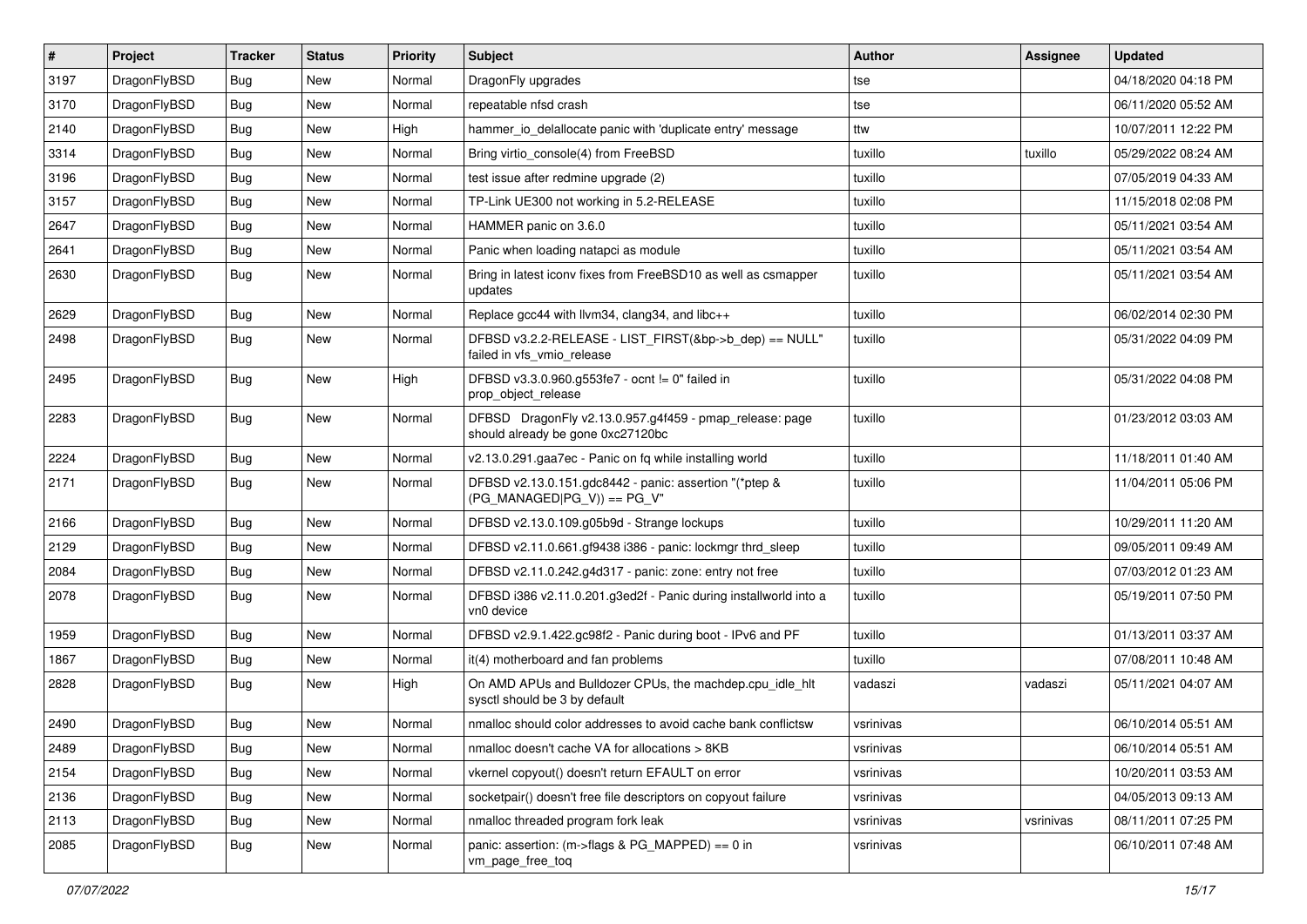| $\#$ | <b>Project</b> | <b>Tracker</b> | <b>Status</b> | <b>Priority</b> | <b>Subject</b>                                                                             | <b>Author</b>    | Assignee | <b>Updated</b>      |
|------|----------------|----------------|---------------|-----------------|--------------------------------------------------------------------------------------------|------------------|----------|---------------------|
| 2071 | DragonFlyBSD   | Bug            | <b>New</b>    | High            | Panic on assertion: (int)(flg->seq - seq) > 0 in hammer flusher flush<br>after inode error | vsrinivas        |          | 06/12/2011 07:59 AM |
| 1861 | DragonFlyBSD   | <b>Bug</b>     | <b>New</b>    | Normal          | panic via kprintf (lockmgr called in a hard section)                                       | vsrinivas        |          | 10/11/2010 12:56 AM |
| 1185 | DragonFlyBSD   | <b>Bug</b>     | New           | High            | need a tool to merge changes into /etc                                                     | wa1ter           |          | 02/18/2014 06:02 AM |
| 3124 | DragonFlyBSD   | Bug            | New           | High            | DragonFlyBSD 5.0.2 with Hammer2 with UEFI install doesn't boot                             | wiesl            |          | 06/18/2019 05:07 AM |
| 2886 | DragonFlyBSD   | Bug            | New           | Normal          | dragonfly mail agent: sending a testmail causes high system load                           | worf             |          | 02/05/2016 05:53 AM |
| 2252 | DragonFlyBSD   | Bug            | <b>New</b>    | Low             | snd hda not useable if loaded via /boot/loader.conf                                        | xbit             | swildner | 12/14/2011 12:23 AM |
| 2287 | DragonFlyBSD   | <b>Bug</b>     | New           | Normal          | HAMMER(ROOT) Illegal UNDO TAIL signature at<br>300000001967c000                            | y0n3t4n1         |          | 11/07/2018 01:22 AM |
| 2840 | DragonFlyBSD   | Bug            | <b>New</b>    | Normal          | wrong voltage is reported                                                                  | yellowrabbit2010 |          | 09/11/2015 06:09 PM |
| 2585 | DragonFlyBSD   | Bug            | <b>New</b>    | Normal          | Dfly 3.4.3 on ESXi 5.1, HP Smart Array P410 passthrough<br>recognised, but not functioning | yggdrasil        | swildner | 05/09/2022 08:14 AM |
| 2324 | DragonFlyBSD   | Bug            | <b>New</b>    | Normal          | natacotrol support > 2TB not working even after the ftigeot patch                          | zenny            |          | 03/03/2012 01:00 AM |
| 3224 | DragonFlyBSD   | Bug            | <b>New</b>    | Normal          | Kernel panic when trying to ping6                                                          | zhtw             |          | 03/08/2020 08:55 AM |
| 1920 | DragonFlyBSD   | Bug            | <b>New</b>    | High            | system hangs                                                                               | zhtw             |          | 11/22/2010 08:59 AM |
| 2438 | DragonFlyBSD   | Submit         | Feedback      | Normal          | <b>TRIM</b> fixes                                                                          | Anonymous        | tuxillo  | 05/11/2021 03:45 AM |
| 2721 | DragonFlyBSD   | Submit         | Feedback      | Low             | Some few zalloc calls to objcache ones replacements                                        | dclink           | tuxillo  | 05/11/2021 04:08 AM |
| 2717 | DragonFlyBSD   | Submit         | Feedback      | Normal          | Out of range numeric handling                                                              | dclink           | tuxillo  | 05/11/2021 04:08 AM |
| 1398 | DragonFlyBSD   | Submit         | In Progress   | Normal          | hdestroy(3) restricts hash key to point to malloc'ed space                                 | Anonymous        |          | 08/20/2021 04:06 PM |
| 1700 | DragonFlyBSD   | Submit         | In Progress   | Normal          | skip boot2 menu on <enter></enter>                                                         | Johannes.Hofmann | tuxillo  | 05/15/2022 08:35 AM |
| 3145 | DragonFlyBSD   | Submit         | In Progress   | Normal          | Update libelf to FreeBSD 12 current and build as base library usable<br>by ports           | davshao          | tuxillo  | 08/20/2021 03:58 PM |
| 3031 | DragonFlyBSD   | Submit         | In Progress   | Normal          | Update drm/radeon to Linux 4.7.10 as much as possible                                      | davshao          | ftigeot  | 08/19/2021 12:33 PM |
| 3160 | DragonFlyBSD   | Submit         | In Progress   | Normal          | State the implementation difference in pkill/pgrep manual                                  | sevan            | tuxillo  | 06/03/2022 05:15 PM |
| 3041 | DragonFlyBSD   | Submit         | New           | Normal          | firmware: Remove embedding of multiple images in one module.                               | Anonymous        |          | 12/25/2020 02:15 AM |
| 3227 | DragonFlyBSD   | Submit         | New           | Normal          | Add HAMMER2 instructions in the installation medium README                                 | daftaupe         |          | 03/26/2020 03:34 PM |
| 2790 | DragonFlyBSD   | Submit         | New           | Low             | filedesc softrefs increment code factoring                                                 | dclink           |          | 02/21/2015 04:00 AM |
| 3154 | DragonFlyBSD   | Submit         | New           | Normal          | Update serial handling in bootloader                                                       | ddegroot         | dillon   | 11/06/2018 11:21 PM |
| 3147 | DragonFlyBSD   | Submit         | New           | Normal          | Enable headless installation                                                               | ddegroot         |          | 10/09/2018 01:25 PM |
| 3276 | DragonFlyBSD   | Submit         | <b>New</b>    | Normal          | Add option controlling whether gpt expand expands the last partition<br>(needs testing)    | falsifian        |          | 07/10/2021 03:35 AM |
| 2122 | DragonFlyBSD   | Submit         | New           | Normal          | [Review] Fixes to the VFS layer                                                            | ftigeot          |          | 05/31/2022 03:25 PM |
| 3206 | DragonFlyBSD   | Submit         | New           | Normal          | update psm/kbd to FreeBSD 12.0 code                                                        | htse             |          | 10/05/2019 03:49 PM |
| 3201 | DragonFlyBSD   | Submit         | <b>New</b>    | Normal          | Fixes make search display                                                                  | htse             |          | 08/20/2021 04:02 PM |